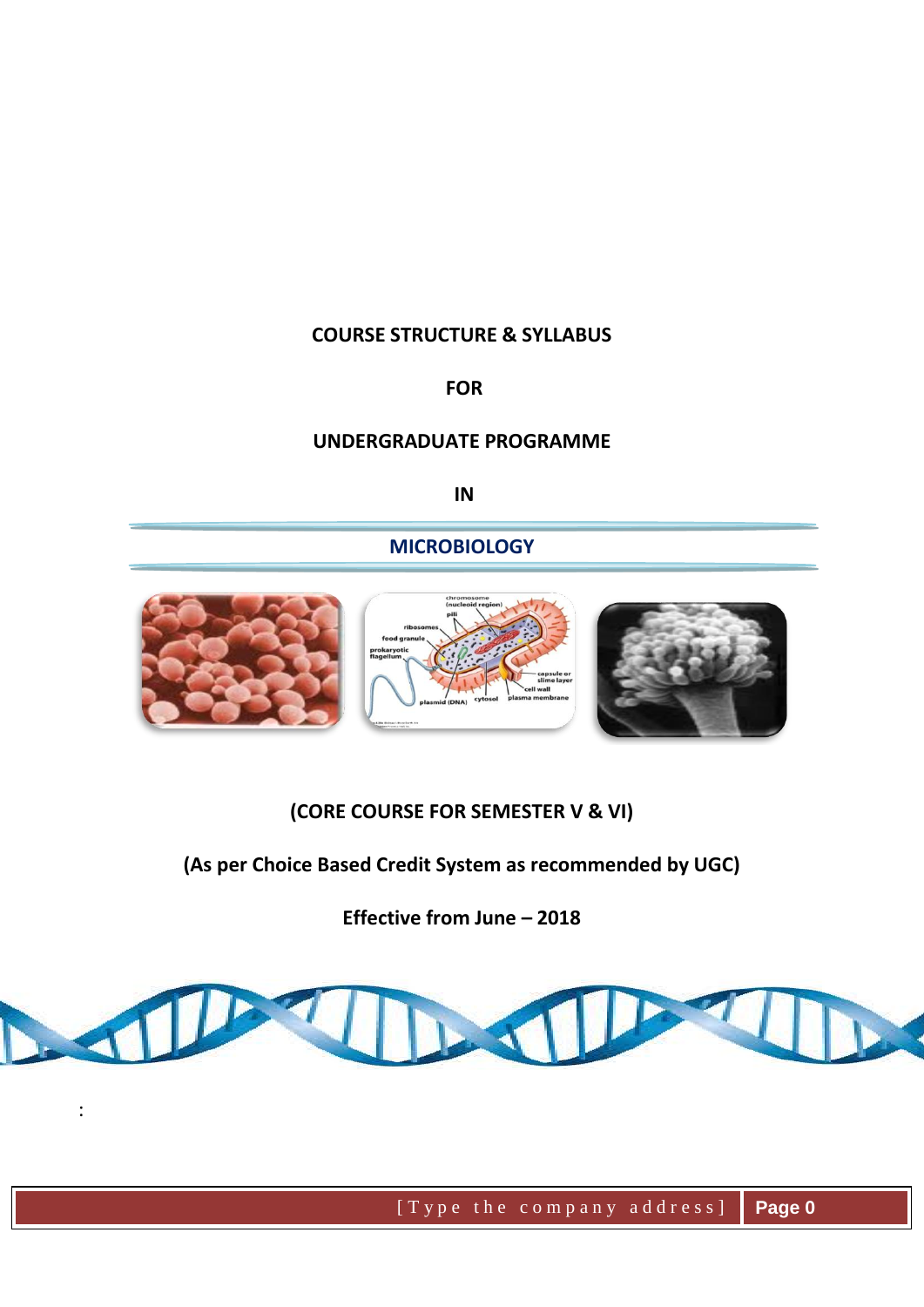#### **TABLE OF CONTENTS**

| <b>CONTENTS</b>                                                                      | <b>PAGE</b> |
|--------------------------------------------------------------------------------------|-------------|
|                                                                                      |             |
| COURSE STRUCTURE FOR UG PROGRAM AND CREDIT SYSTEM                                    | 02          |
| INSTRUCTIONS FOR THEORY AND PRACTICAL EXAMINATION                                    | 03          |
| SKELETON OF THEORY EXAMINATION                                                       | 04          |
|                                                                                      |             |
| <b>INTERNAL EVALUATION SYSTEM</b>                                                    | 05          |
| SYLLABUS OF MB 501 Immunology and Medical Microbiology                               | 06          |
| (THEORY) WITH LIST OF REFERENCE BOOKS                                                |             |
| SYLLABUS OF MB 501 Immunology and Medical Microbiology                               | 09          |
| (PRACTICAL) WITH LIST OF REFERENCE BOOKS                                             |             |
| SYLLABUS OF MB 502 Prokaryotic Metabolism (THEORY) WITH LIST OF                      | 10          |
| <b>REFERENCE BOOKS</b>                                                               |             |
| SYLLABUS OF MB 502 Prokaryotic Metabolism (PRACTICAL) WITH LIST                      | 13          |
| OF REFERENCE BOOKS                                                                   |             |
| SYLLABUS OF MB 503 Molecular Biology and Genetic Engineering                         | 14          |
| (THEORY) WITH LIST OF REFERENCE BOOKS                                                |             |
| SYLLABUS OF MB 503 Molecular Biology and Genetic Engineering                         | 17          |
| (PRACTICAL) WITH LIST OF REFERENCE BOOKS                                             |             |
| SYLLABUS OF MB 601 Bioprocess Technology (THEORY) WITH LIST OF                       | 18          |
| <b>REFERENCE BOOKS</b>                                                               |             |
| SYLLABUS OF MB 601 Bioprocess Technology (PRACTICAL) WITH LIST<br>OF REFERENCE BOOKS | 21          |
| SYLLABUS OF MB 602 Analytical Techniques and Bioinformatics                          | 22          |
| (THEORY) WITH LIST OF REFERENCE BOOKS                                                |             |
| SYLLABUS OF MB 602 Analytical Techniques and Bioinformatics                          | 25          |
| (PRACTICAL) WITH LIST OF REFERENCE BOOKS                                             |             |
| SYLLABUS OF MB 603 Clinical and Diagnostic Microbiology (THEORY)                     | 26          |
| WITH LIST OF REFERENCE BOOKS                                                         |             |
| SYLLABUS OF MB 603 Clinical and<br>Diagnostic Microbiology                           | 30          |
| (PRACTICAL) WITH LIST OF REFERENCE BOOKS                                             |             |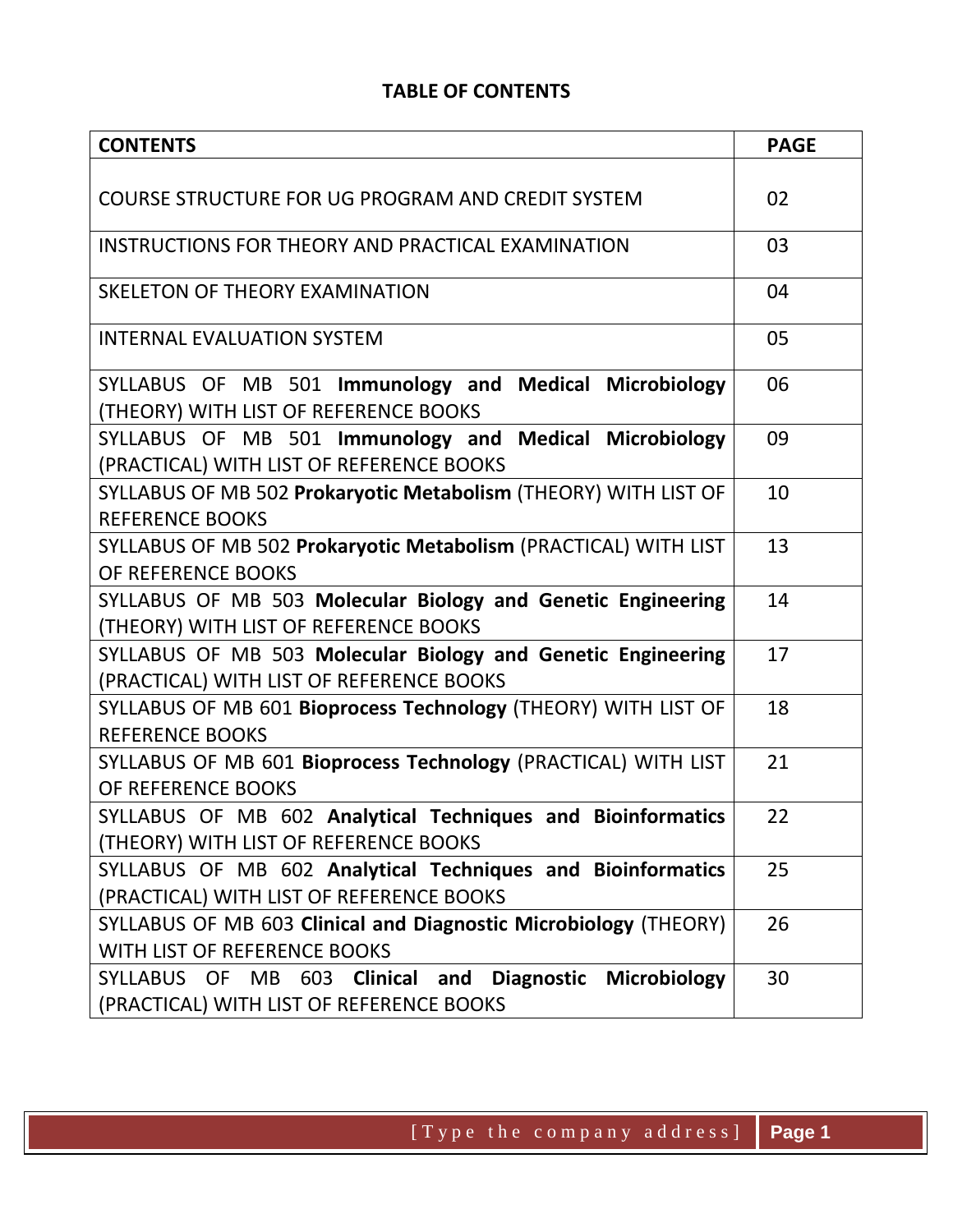#### **COURSE STRUCTURE FOR UG PROGRAM AND CREDIT SYSTEM**

#### **SKELETON OF COMPLETE COURSE CONTENT OF UNDER GRADUATE MICROBIOLOGY (SEMESTER I TO VI)**

| <b>SEMESTER</b> | <b>PAPER NO. &amp;</b> | <b>CREDIT</b><br><b>TITLE OF THE PAPER</b>       |                |
|-----------------|------------------------|--------------------------------------------------|----------------|
|                 | <b>CODE</b>            |                                                  |                |
|                 | MB-101 (Theory)        | <b>Basic Aspects of Microbiology</b>             | 4              |
| I               | MB-101                 | -do-                                             | 3              |
|                 | (Practical)            |                                                  |                |
|                 | MB-201 (Theory)        | <b>Microbial Chemistry and Microbial Control</b> | 4              |
| $\mathbf{I}$    | MB-201                 | -do-                                             | 3              |
|                 | (Practical)            |                                                  |                |
|                 | MB-301 (Theory)        | <b>Microbial Systematics and Environmental</b>   | $\overline{4}$ |
| III             |                        | Microbiology                                     |                |
|                 | MB-301                 | -do-                                             | 3              |
|                 | (Practical)            |                                                  |                |
|                 | MB-401 (Theory)        | <b>Applied Microbiology</b>                      | 4              |
| IV              | MB-401                 | -do-                                             | 3              |
|                 | (Practical)            |                                                  |                |
|                 | MB-501 (Theory)        | <b>Immunology and Medical Microbiology</b>       | 4              |
|                 | MB-501                 | -do-                                             | 3              |
|                 | (Practical)            |                                                  |                |
| $\mathbf v$     | MB-502 (Theory)        | <b>Prokaryotic Metabolism</b>                    | 4              |
|                 | MB-502                 | -do-                                             | 3              |
|                 | (Practical)            |                                                  |                |
|                 | MB-503 (Theory)        | <b>Molecular Biology and Genetic Engineering</b> | $\overline{4}$ |
|                 | MB-503                 | -do-                                             | 3              |
|                 | (Practical)            |                                                  |                |
|                 | MB-601 (Theory)        | <b>Bioprocess Technology</b>                     | 4              |
|                 | MB-601                 | -do-                                             | 3              |
|                 | (Practical)            |                                                  |                |
|                 | MB-602 (Theory)        | <b>Analytical Techniques and Bioinformatics</b>  | 4              |
| VI              | MB-602                 | -do-                                             | 3              |
|                 | (Practical)            |                                                  |                |
|                 | MB-603 (Theory)        | <b>Clinical and Diagnostic Microbiology</b>      | 4              |
|                 | MB-603                 | -do-                                             | 3              |
|                 | (Practical)            |                                                  |                |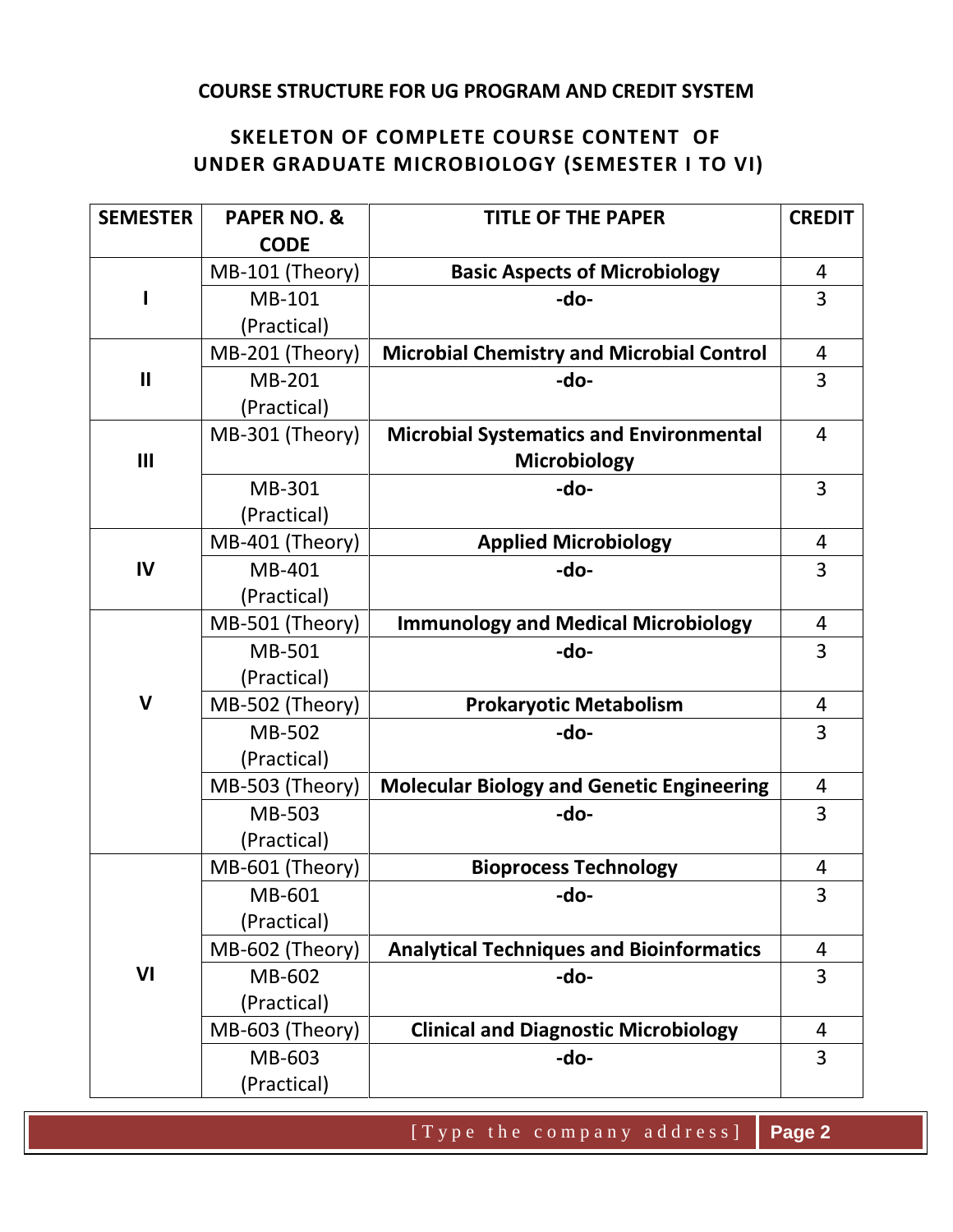#### **GENERAL INSTRUCTIONS**

- **1)** The Medium of Instruction will be English for Theory and practical course
- **2)** There will be 6 Lectures / Week / Theory Paper / Semester.
- **3)** Each Lecture (Period) will be of 55 Mins. (1 Period = 55 Mins).
- **4)** There will be 2 Practical / Week / Paper / Batch. Each Practical will be of 3 Periods (1 Period 55 Mins.).
- **5)** Each Semester Theory Paper will be of FIVE Units. There will be 60 Hrs. of Theory teaching / Paper / Semester.
- **6)** Each Theory Paper / Semester will be of 100 Marks. There will be 30 marks for internal evaluation and 70 marks for external evaluation. Each Practical Paper / Semester will be of 50 Marks. So, Total Marks of Theory and Practical for each Paper will be 150. (100+50 = 150)

#### Instructions to the Candidates for Practical Examination:

- **1)** The practical examination will be conducted for THREE (3) days.
- **2)** The Time duration of practical examination will be of FOUR (4) hrs on all the days.
- **3)** All the students have to remain present at the examination centre 15 minutes before the scheduled time for examination.
- **4)** Students have to carry with them Certified journal, I-card or examination receipt, Slide box, Apron and all other necessary requirements for examination.
- **5)** Candidate should not leave the laboratory without the permission of examiner.
- **6)** Use of calculator is allowed but the use of Mobile phones is strictly prohibited.
- **7)** The candidate has to leave the laboratory only after the submission of all the answer sheets of the exercises performed.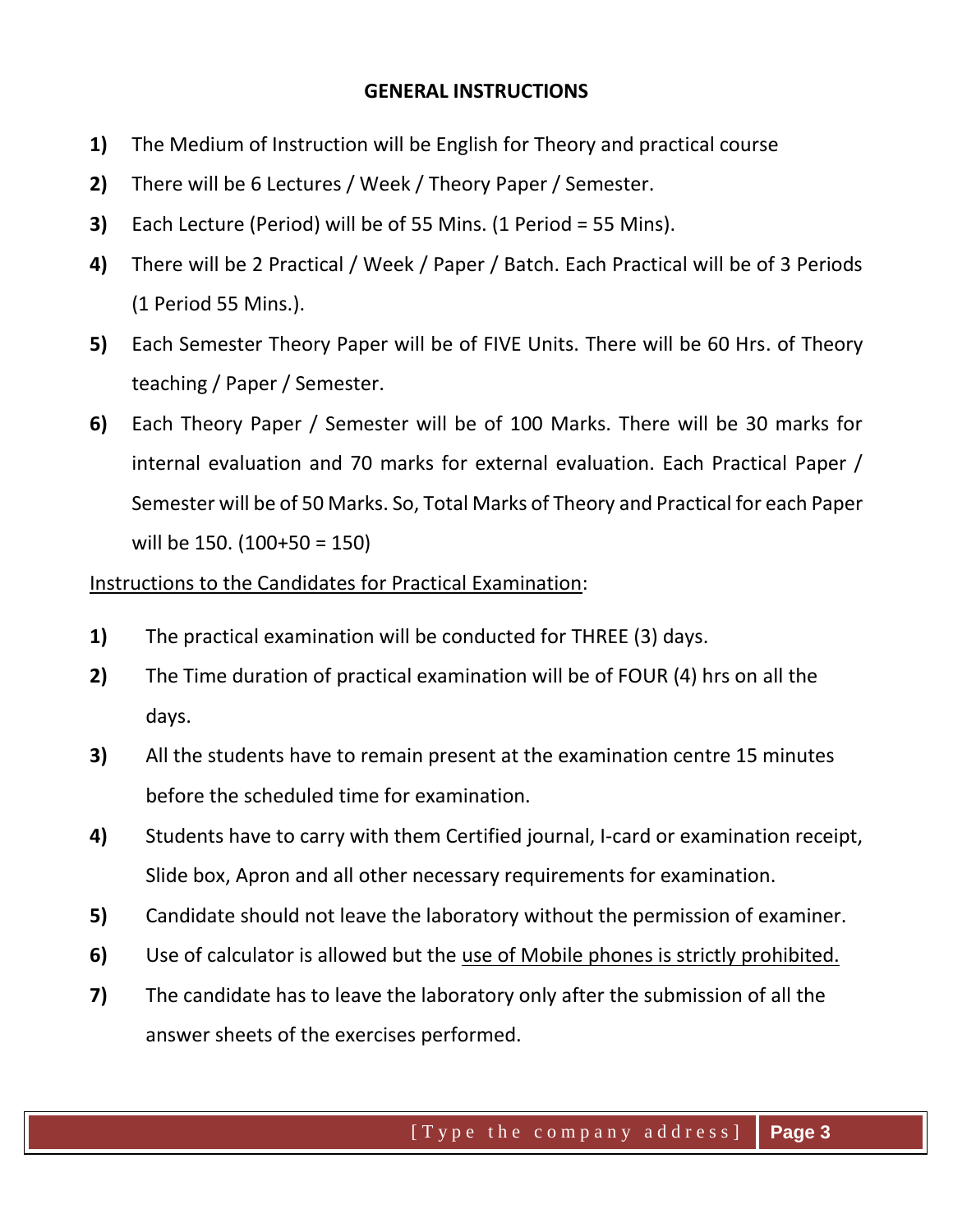#### **SKELETON OF THEORY EXAMINATION (EXTERNAL)**

| <b>QUESTION 1 - UNIT 1</b> |                                   |         |
|----------------------------|-----------------------------------|---------|
| Q1A                        | Objective type questions          | 4 Marks |
| Q1B                        | Answer in brief (Any 1 out of 2)  | 2 Marks |
| Q1C                        | Answer in detail (Any 1 out of 2) | 3 Marks |
| Q1D                        | Write a note on (Any 1 out of 2)  | 5 Marks |
|                            | <b>QUESTION 2 - UNIT 2</b>        |         |
| Q <sub>2</sub> A           | Objective type questions          | 4 Marks |
| Q <sub>2</sub> B           | Answer in brief (Any 1 out of 2)  | 2 Marks |
| Q <sub>2</sub> C           | Answer in detail (Any 1 out of 2) | 3 Marks |
| Q <sub>2</sub> D           | Write a note on (Any 1 out of 2)  | 5 Marks |
|                            | <b>QUESTION 3- UNIT 3</b>         |         |
| Q3A                        | Objective type questions          | 4 Marks |
| Q3B                        | Answer in brief (Any 1 out of 2)  | 2 Marks |
| Q3C                        | Answer in detail (Any 1 out of 2) | 3 Marks |
| Q3D                        | Write a note on (Any 1 out of 2)  | 5 Marks |
|                            | <b>QUESTION 4 - UNIT 4</b>        |         |
| $Q$ 4A                     | Objective type questions          | 4 Marks |
| $Q_4B$                     | Answer in brief(Any 1 out of 2)   | 2 Marks |
| $Q$ 4 $C$                  | Answer in detail (Any 1 out of 2) | 3 Marks |
| $Q$ 4 D                    | Write a note on (Any 1 out of 2)  | 5 Marks |
|                            | <b>QUESTION 5 - UNIT 5</b>        |         |
| Q <sub>5</sub> A           | Objective type questions          | 4 Marks |
| Q <sub>5</sub> B           | Answer in brief (Any 1 out of 2)  | 2 Marks |
| Q5C                        | Answer in detail (Any 1 out of 2) | 3 Marks |
| Q <sub>5</sub> D           | Write a note on (Any 1 out of 2)  | 5 Marks |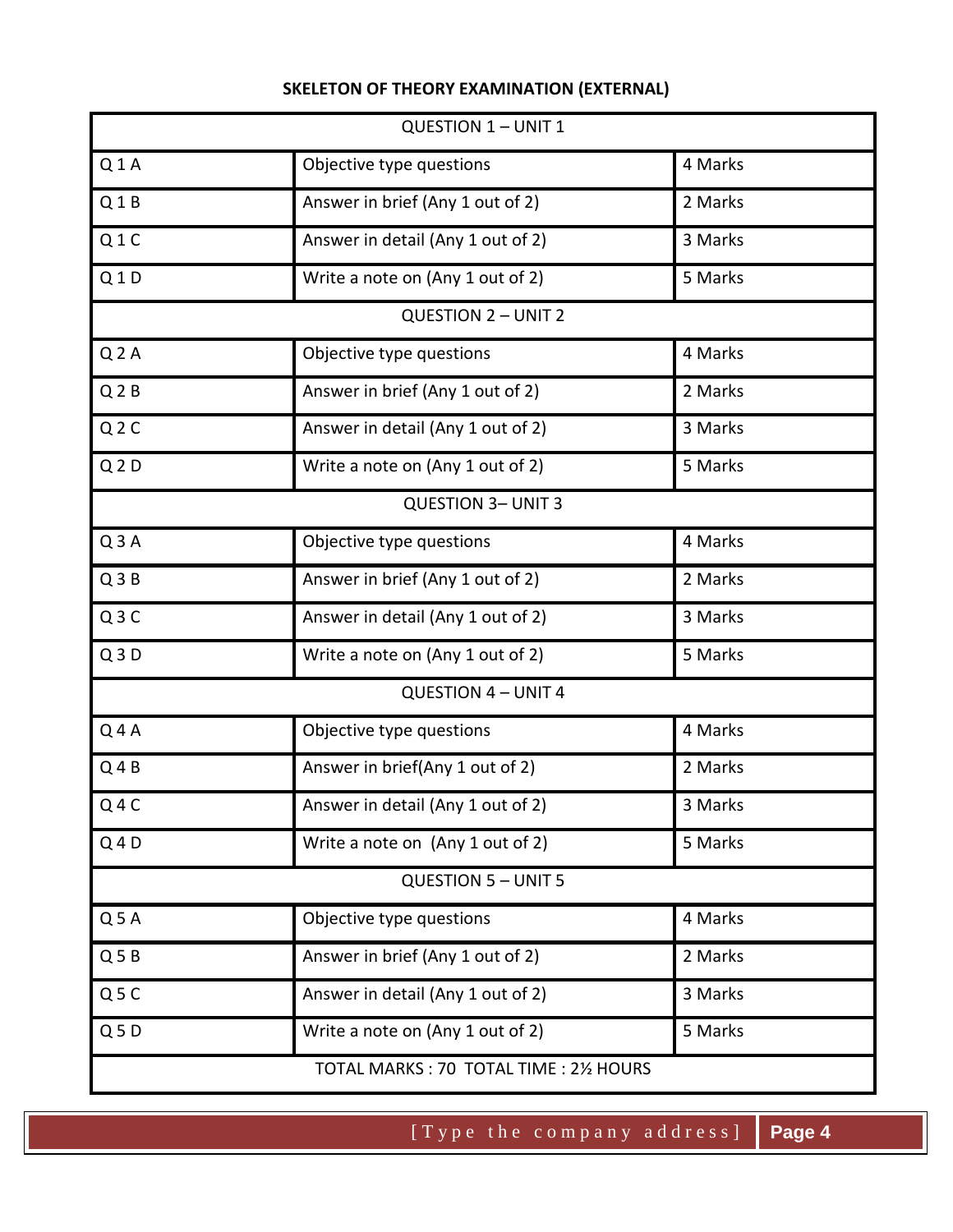## **INTERNAL EVALUATION FOR MB : 501,502,503,601,602 AND 603 (THEORY)**

| No.            | Pattern of Internal Evaluation | Marks |  |
|----------------|--------------------------------|-------|--|
|                |                                |       |  |
| 1              | Assignment                     | 10    |  |
|                | <b>MCQ Test</b>                | 10    |  |
|                | Seminar/Presentation           | 10    |  |
| <b>OR</b>      |                                |       |  |
| $\overline{2}$ | <b>MCQ Test</b>                | 30    |  |
|                | <b>OR</b>                      |       |  |
| 3              | Assignment                     | 10    |  |
|                | <b>MCQ Test</b>                | 20    |  |
| OR             |                                |       |  |
| 4              | Seminar/Presentation           | 10    |  |
|                | <b>MCQ Test</b>                | 20    |  |

#### **INTERNAL EVALUATION FOR MB MB : 501,502,503,601,602 AND 603 (PRACTICAL)**

| No. | Pattern of Internal Evaluation         | Marks |
|-----|----------------------------------------|-------|
|     | <b>Reagent Preparation/Calculation</b> |       |
|     | <b>Practical Performance/Test</b>      |       |
|     | Viva                                   |       |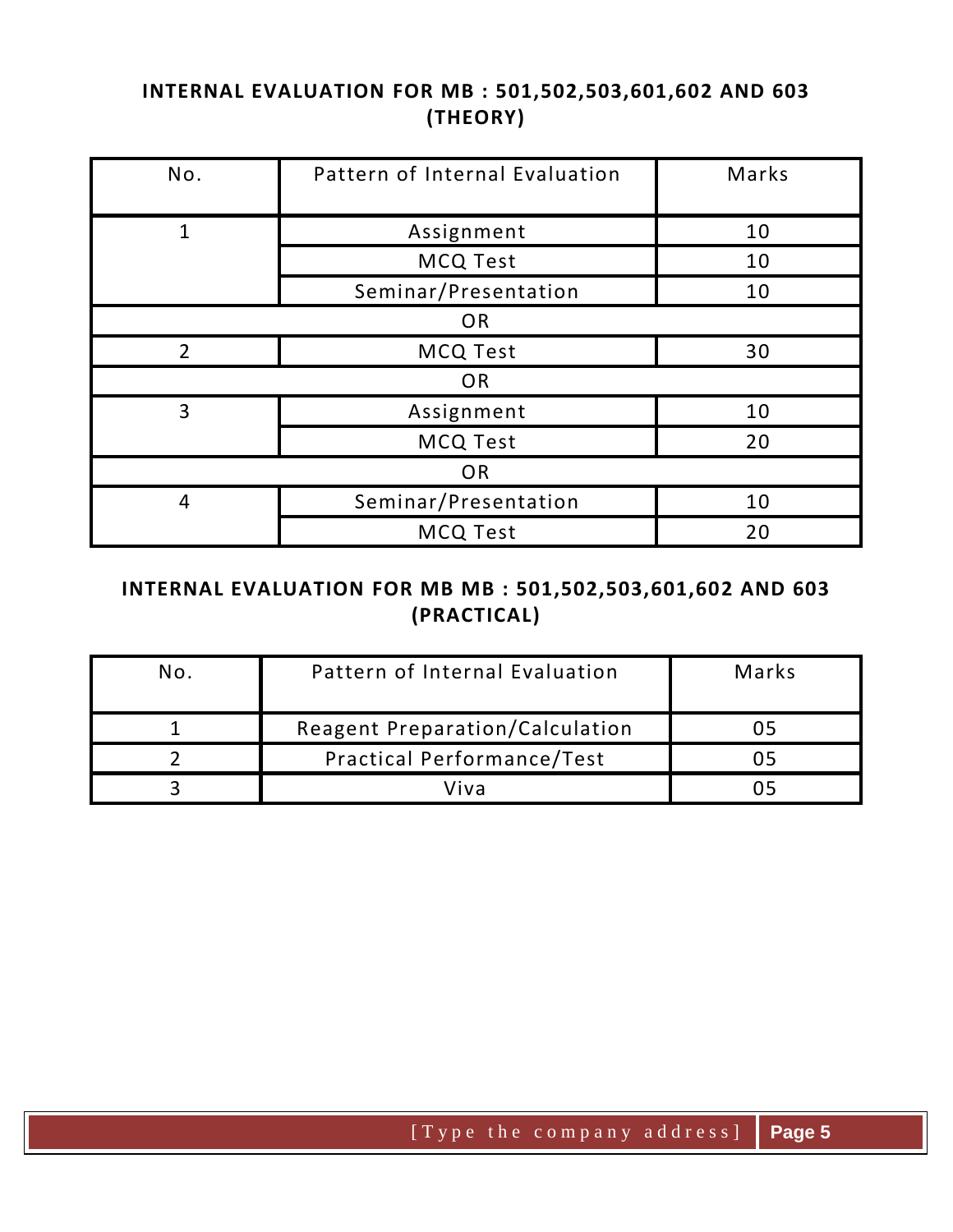# **SYLLABUS FOR MICROBIOLOGY SEMESTER - V (With effect from June 2018) MB-501- : Immunology and Medical Microbiology (THEORY)**

# **UNIT 1 (CREDIT-0.8, TEACHING HOURS-12, MARKS-14)**

# **IMMUNITY AND IMMUNE SYSTEM**

- 1.1 Types of immunity : Natural, Acquired, herd, Innate, specific
- 1.2 Structure, functions and properties of Immune Cells: Stem cell, T cell, B cell, NK cell, Macrophage, Neutrophil, Eosinophil, Basophil, Mast cell, Dendritic cell
- 1.3 Structure, functions and properties of Immune Organs: Bone Marrow, Thymus, Lymph Node, Spleen, GALT, MALT, CALT
- 1.4 Characters of immune system

# **REFERENCE BOOKS**

- 1 Immunology 5<sup>th</sup> edition J.Kuby, R. A. Goldsby, .J.Kindt, B.A. Osborne – W.H. Freeman and Company , New York
- 2 Principles of Microbiology-  $2<sup>nd</sup>$  edition R.M.Atlas Wm.C.Brown Publishers
- 3 Microbiology  $-5$ <sup>th</sup> edition  $-$  Prescott, Harley, Klein  $-$  McGraw-Hill Publishers
- 4 Instant Notes in Microbiology P.M. Lyolyard , A. Whelan, M.W. Fanger

# **UNIT 2(CREDIT-0.8, TEACHING HOURS-12, MARKS-14)**

# **IMMUNE RESPONSE**

- 2.1 Primary and Secondary Immune Response
- 2.2 Generation of Humoral Immune Response (Plasma and Memory cells)
- 2.3 Structure and properties of class I and II MHC
- 2.4 Generation of Cell Mediated Immune Response (Self MHC restriction, T cell activation, Co- stimulatory signals)
- 2.5 Killing Mechanisms by CTL and NK cells
- 2.6 Cytokines (overview of Interleukein, interferon and Tumour necrosis factors and Chemokines)
- 2.7 Phagocytosis, Inflammation, Opsonisation, Complement system,: an overview
- 2.8 Antigen processing and presentation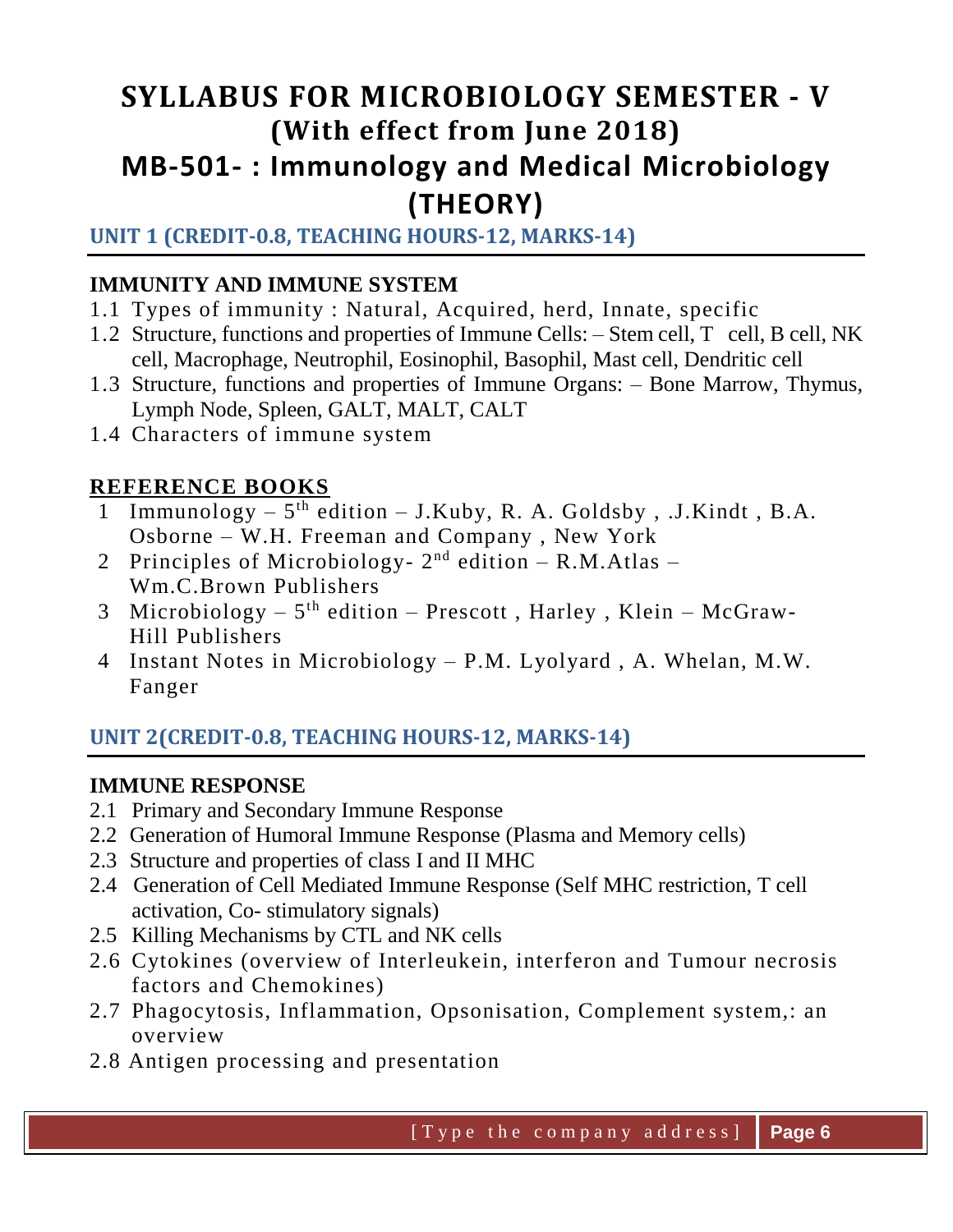## **REFERENCE BOOKS**

- 1 Immunology  $-5$ <sup>th</sup> edition  $-$  J.Kuby, R. A. Goldsby, T.J.Kindt, B.A. Osborne – W.H. Freeman and Company , New York
- 2 Principles of Microbiology-  $2<sup>nd</sup>$  edition R.M.Atlas Wm.C.Brown Publishers
- 3 Microbiology  $-5$ <sup>th</sup> edition  $-$  Prescott, Harley, Klein  $-$  McGraw-Hill Publishers
- 4 Instant Notes in Microbiology P.M. Lyolyard , A. Whelan, M.W. Fanger
- 5 Immunology Raj Khanna Oxford University Press

## **UNIT 3(CREDIT-0.8, TEACHING HOURS-12, MARKS-14)**

#### **ANTIGEN AND ANTIBODY**

- 3.1 Antigen
	- a. Immunogenicity versus antigenicity
	- b. Factors influencing Immunogenicity
	- c. Adjuvant, Epitopes and Haptens
- 3.2 Antibody
	- a. Basic structure of Antibody
	- b. Immunoglobulin classes and their Biological activities
	- c. Epitopes and Receptors on immunoglobulin molecule
	- d. Antibody Diversity and Clonal Selection Theory
	- e. Overview of Monoclonal Antibody and polyclonal antibody

#### **REFERENCE BOOKS**

- 1 Immunology 5<sup>th</sup> edition J.Kuby, R. A. Goldsby, T.J.Kindt, B.A. Osborne – W.H. Freeman and Company , New York
- 2 Principles of Microbiology-  $2<sup>nd</sup>$  edition R.M.Atlas Wm.C.Brown Publishers
- 3 Microbiology  $-5$ <sup>th</sup> edition  $-$  Prescott, Harley, Klein  $-$  McGraw-Hill Publishers
- 4 Instant Notes in Microbiology P.M. Lyolyard , A. Whelan, M.W. Fanger

#### **UNIT 4(CREDIT-0.8, TEACHING HOURS-12, MARKS-14)**

#### **DYSFUNCTIONAL IMMUNITY**

- 3.1 Immunodeficiency Diseases
- 3.2 Hypersensitivity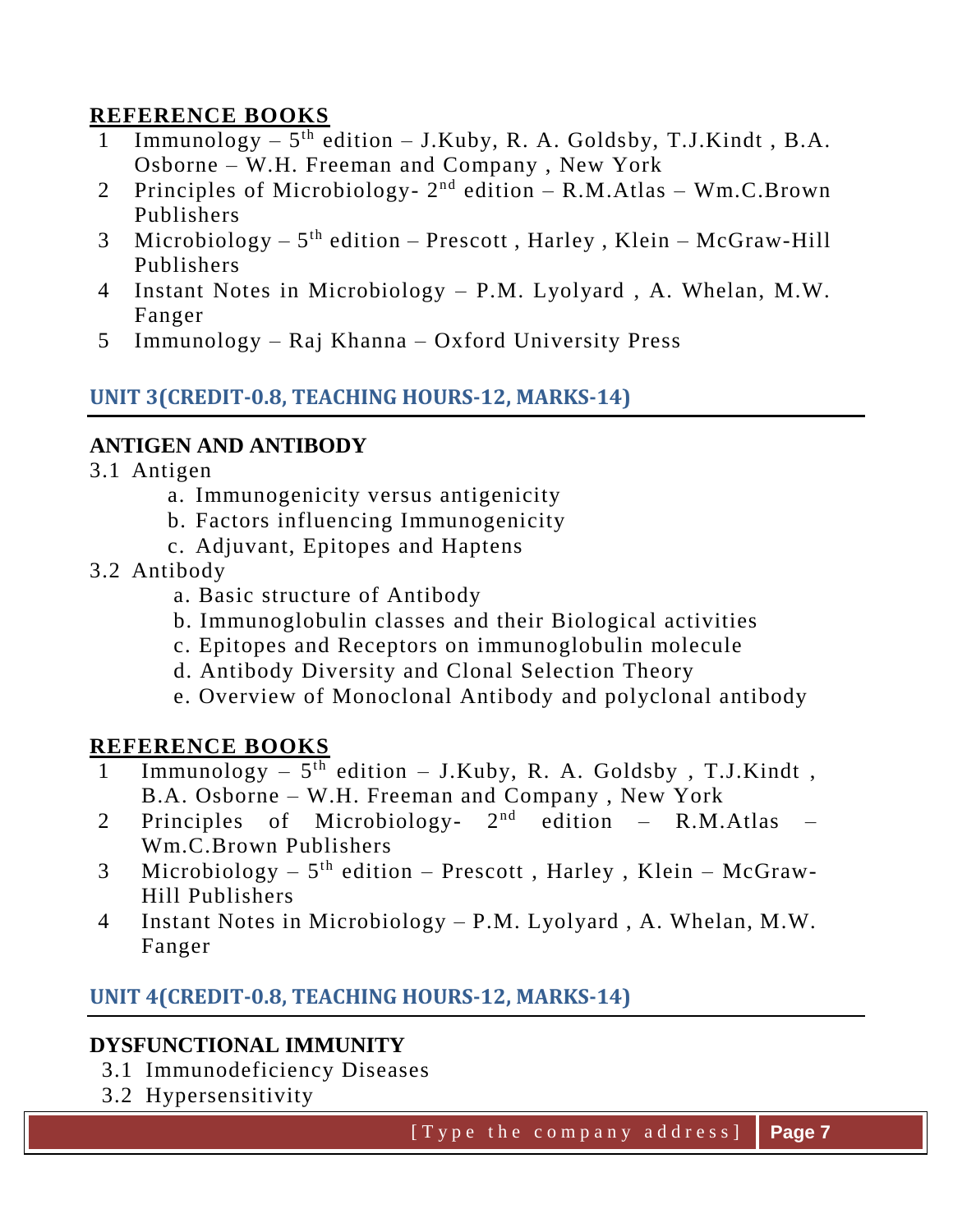- 3.3 Autoimmune diseases
- 3.4 Overview of Tumor immunity
- 3.5 Overview of Transplantation immunity

## **REFERENCE BOOKS**

- 1 Immunology 5 th edition J.Kuby, R. A. Goldsby , T.J.Kindt B.A. Osborne – W.H. Freeman and Company , New York
- 2 Principles of Microbiology- 2<sup>nd</sup> edition R.M.Atlas Wm.C.Brown Publishers
- 3 Microbiology  $-5$ <sup>th</sup> edition  $-$  Prescott, Harley, Klein  $-$  McGraw-Hill Publishers
- 4 Instant Notes in Microbiology P.M. Lyolyard , A. Whelan, M.W. Fanger

# **UNIT 5(CREDIT-0.8, TEACHING HOURS-12, MARKS-14)**

# **NORMAL FLORA AND INFECTION**

- 4.1 Introduction to the normal flora of healthy human host
- 4.2 Host –microbe interactions
	- a. Process of Infection
	- b. Pathogenicity
	- c. Virulence and infection
	- d. Microbial adherence
	- e. Penetration of epithelial cell layers
	- f. Events in infection following penetration
	- g. Microbial virulence factors
- 4.3 Natural Resistance: Species, Racial, Individual, External and Internal defence

- 1 Immunology 5<sup>th</sup> edition J.Kuby, R. A. Goldsby, T.J.Kindt B.A. Osborne – W.H. Freeman and Company , New York
- 2 Principles of Microbiology- $2<sup>nd</sup>$  edition R.M.Atlas Wm.C.Brown Publishers
- 3 Microbiology  $-5$ <sup>th</sup> edition  $-$  Prescott, Harley, Klein  $-$  McGraw-Hill Publishers
- 4 Instant Notes in Microbiology P.M. Lyolyard , A. Whelan, M.W. Fanger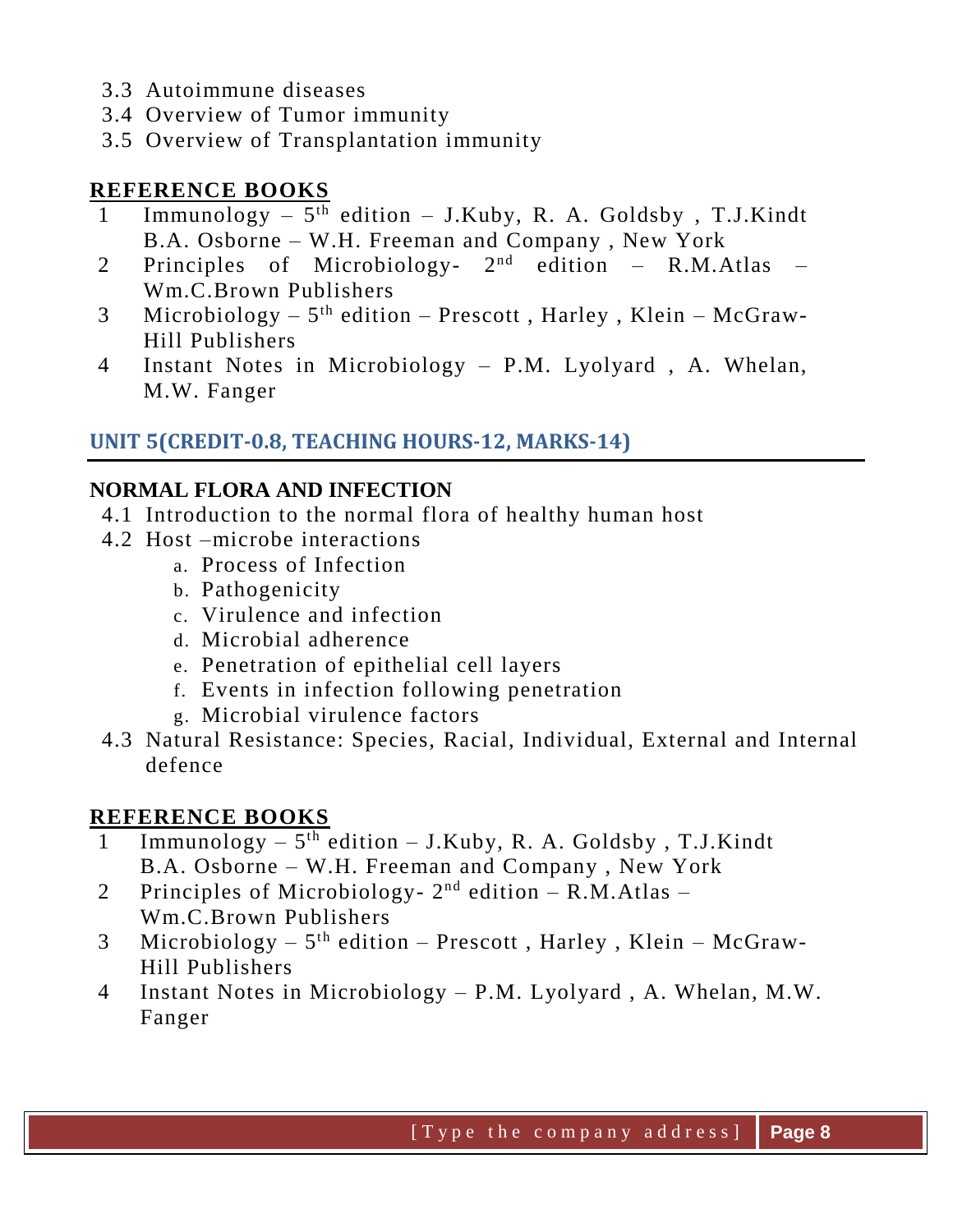# **MB-501- : Immunology and Clinical Microbiology (PRACTICAL)**

- 1. Identification of blood cells through microscopy
- 2. Total count of RBC
- 3. Total count of WBC
- 4. Differential count of WBC
- 5. Isolation of normal flora of skin
- 6. Isolation of normal flora of mouth
- 7. Understanding of the medical problems (Case Study)

- 1 Medical Laboratory Technology Vol I , II , III Mukherji K.L.
- 2 A Text Book in Medical Laboratory Technology P.B.Godkar
- 3 Medical Bacteriology, Mycology and AIDS N.C. Dey, T.K. Dey, D.Sinha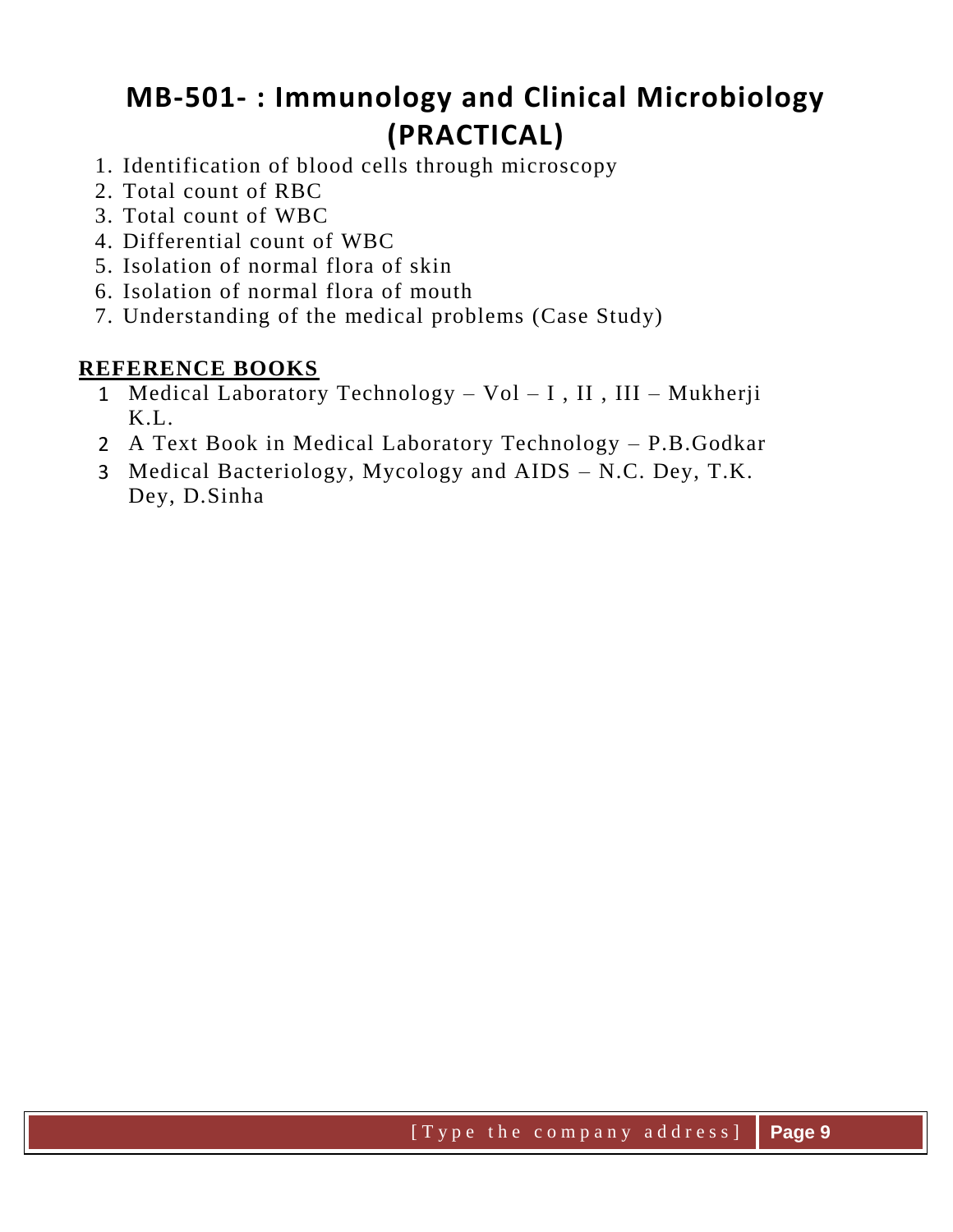# **MB-502- Prokaryotic Metabolism (THEORY)**

## **UNIT 1 (CREDIT-0.8, TEACHING HOURS-12, MARKS-14)**

#### **INTRODUCTION TO METABOLISM, BIOENERGETICS AND ENZYME KINETICS**

- 1.1 Bioenergetics : The concept of free energy, Determination of  $\Delta G$ & Energy rich compounds
- 1.2 Energy metabolism: Role of ATP in metabolism, Role of reducing power in metabolism, Role of precursor metabolites in metabolism
- 1.3 Non Regulatory Enzymes : Derivation of the Michaelis Menten Equation
- 1.4 Regulatory Enzymes : Conformational changes in Regulatory Enzymes

#### **REFERENCE BOOKS**

- 1. The physiology and Biochemistry of Prokaryotes, 2nd edition By. David white
- 2. Outlines of biochemistry By- Conn E.E. and Stumpt P.K.: 4th Ed.
- 3. General microbiology by Stanier R.Y.: 5th Ed
- 4. Principles of Biochemistry By Lehninger

# **UNIT 2 (CREDIT-0.8, TEACHING HOURS-12, MARKS-14)**

#### **HETEROTROPHIC MODE OF METABOLISM**

#### **A. Catabolism of Carbohydrates :**

- 2.1 Glycolysis and its regulation
- 2.2 The Pentose phosphate pathway
- 2.3 The Entner Doudroff pathway
- 2.4 The Citric acid cycle and its regulation
- 2.5 The Glyoxylate cycle

#### B. **Catabolism of protein and amino acids**:

2.6 General reactions of amino acids catabolism, Stickland Reactions

#### C. **Catabolism of lipids:**

2.7 Oxidation of Fatty Acids, Beta- Oxidation of Fatty Acids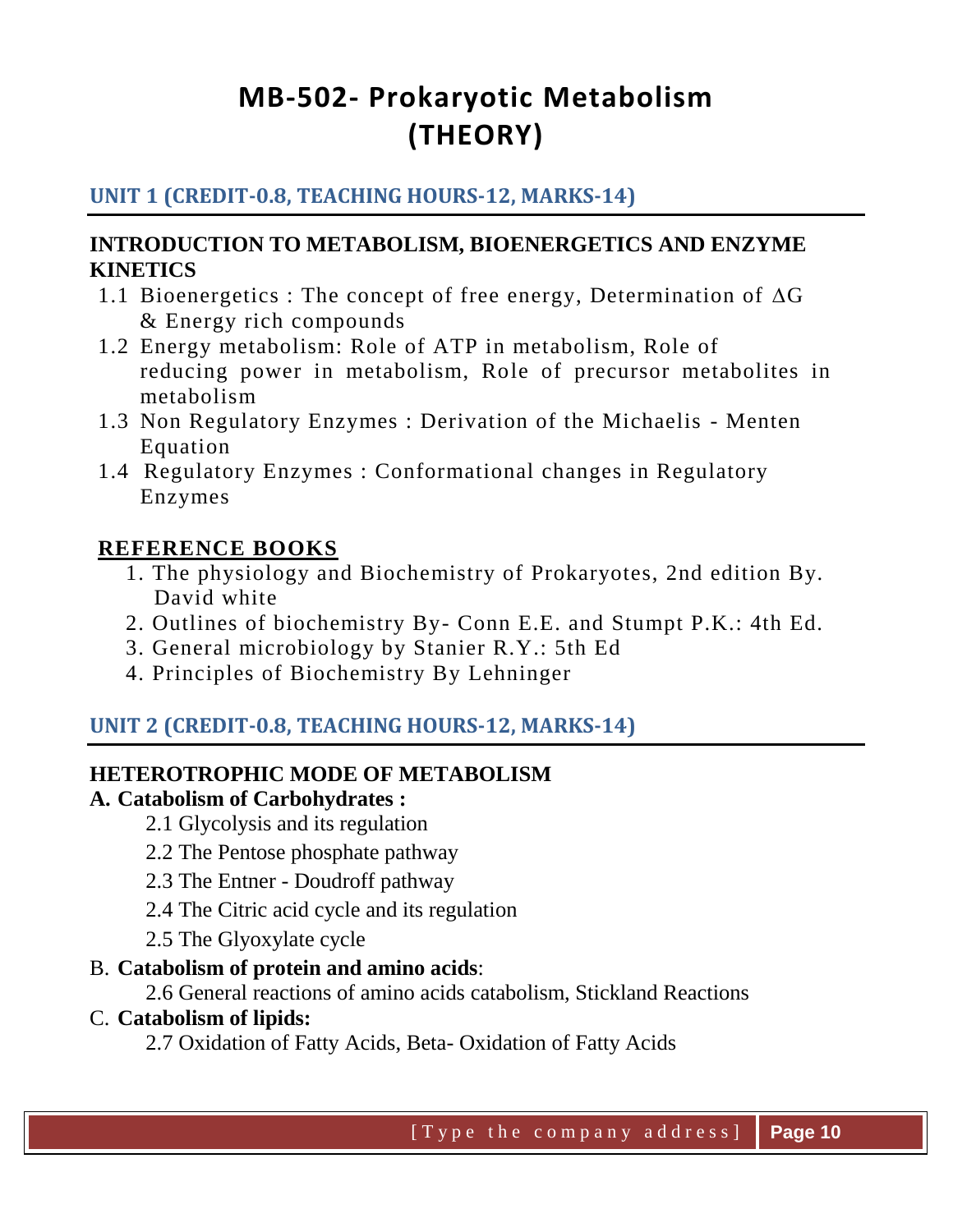#### **REFERENCE BOOKS**

- 1. The physiology and Biochemistry of prokaryotes, 2nd edition By. David white
- 2. Outlines of biochemistry by Conn E. E. and Stumpf P. K. 4th Ed.
- 3. General microbiology by Stanier R.Y.: 5th Ed.
- 4. General microbiology by Powar and Daginawala Vol-1
- 5. Principles of Biochemistry By Lehninger

# **UNIT 3 (CREDIT-0.8, TEACHING HOURS-12, MARKS-14)**

### **ENERGY GENERATION AND ANABOLISM**

- 3.1 Different modes of ATP generation
- 3.2 Electron transport chain : Introduction, Components of ETC and energy yield
- 3.3 Anaerobic Respiration
- 3.4 Methods of studying biosynthesis : Strategy of Biosynthesis, Use of Biochemical Mutants, Use of Isotopic Labeling
- 3.5 Bacterial photosynthesis

#### **REFERENCE BOOKS**

- 1. The physiology and Biochemistry of prokaryotes, 2nd edition By. David White
- 2. Outlines of biochemistry by Conn E.E. and Stumpt P.K. 4th Ed.
- 3. General microbiology by Stanier R.Y.: 5th Ed.
- 4. General microbiology by Powar and Daginawala Vol-1

# **UNIT 4 (CREDIT-0.8, TEACHING HOURS-12, MARKS-14)**

#### **SELECTED ASPECTS OF METABOLISM IN SPECIFIC MICROBIOAL SYSTEMS**

- 4.1 Chemo autotrophs : Nitrifying Bacteria, Sulfur Oxidizers, Iron bacteria, Hydrogen Bacteria
- 4.2 The lactic acid bacteria: Patterns of carbohydrate fermentation in lactic acid bacteria
- 4.3 The Enteric group and related Eubacteria : Fermentative patterns of Gram negative Eubacteria
- 4.4 Archaebacteria: Energy metabolism and Carbon- Assimilation in Methanogens, photophosphorylation in *Halobacterium*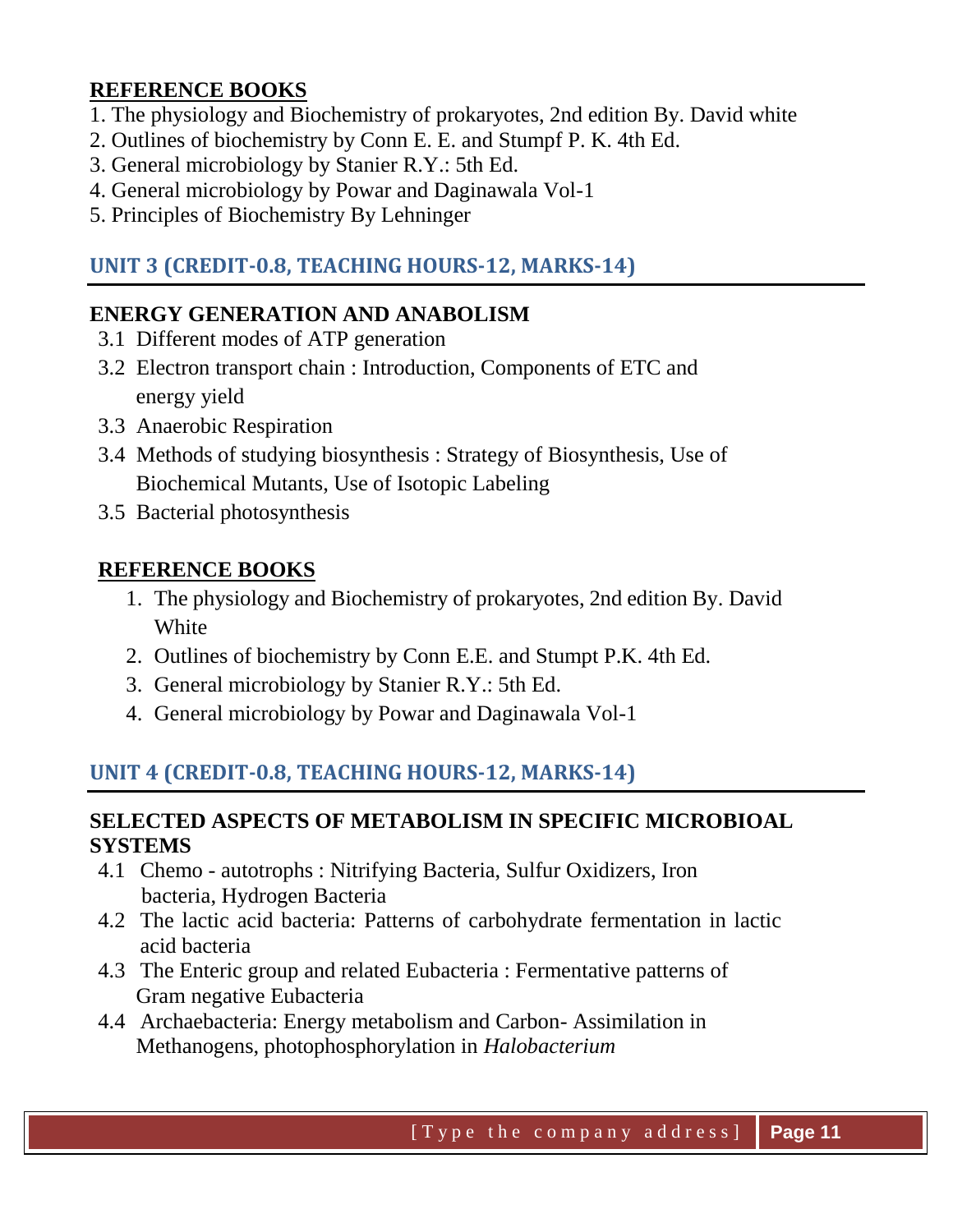#### **REFERENCE BOOKS**

- 1. General Microbiology By Stanier R.Y.: 5<sup>th</sup> Ed.
- 2. The physiology and Biochemistry of prokaryotes,  $2<sup>nd</sup>$  edition by David

#### **UNIT 5 (CREDIT-0.8, TEACHING HOURS-12, MARKS-14)**

#### **MEMBRANE BIOLOGY**

- 5.1 Structure of membrane and membrane components: Membrane lipids, Membrane carbohydrates, Membrane proteins, Membrane transport of small molecules
- 5.2 Active transport and passive transport
- 5.3 Specific Transport Systems : Mechanosensitive channels, Chemiosmotic-driven transport, Establishing Ion gradients, Iron transport, The phosphotransferase system
- 5.4 Quorum sensing
- 5.5 Signal Transduction

- 1. General Microbiology By Stanier R.Y.: 5<sup>th</sup> Ed.
- 2. The physiology and Biochemistry of prokaryotes,  $2<sup>nd</sup>$  edition by David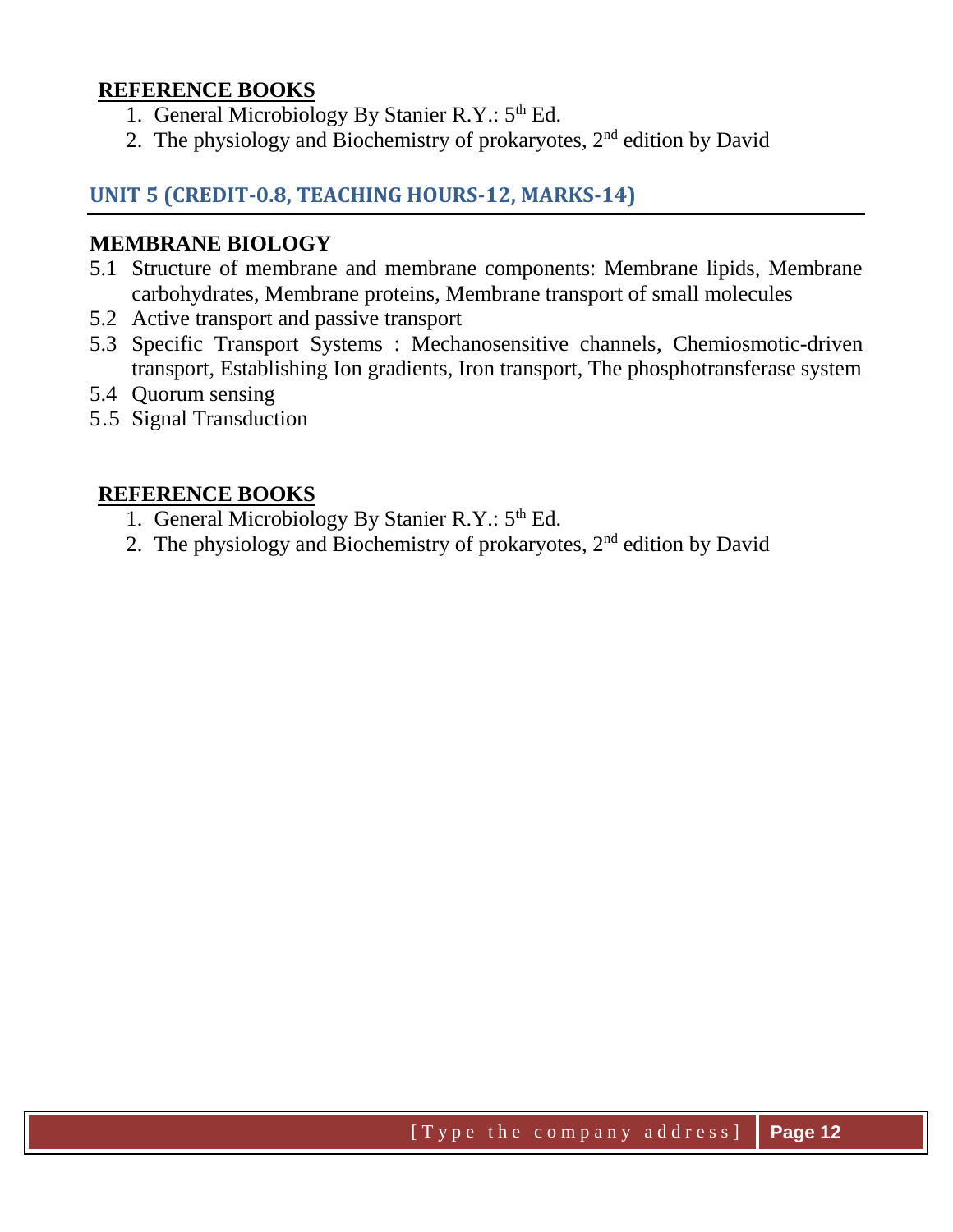# **MB-502 : Prokaryotic Metabolism (PRACTICAL)**

- 1. Determination of Vmax and Km for amylase enzyme by performing substrate curve with line weaver Burk plot.
- 2. Determination of Vmax and Km for phosphatase by performing substrate curve with line weaver Burk plot.
- 3. Effect of temperature on amylase activity
- 4. Effect of pH on amylase activity
- 5. Study of Diauxic growth curve in *E. coli*
- 6. Determination of amino acid decarboxylase activity
- 7. Preparation of winogradsky column (Demonstration)

- 1 International student edition: Microbiology- A laboratory Manual 4<sup>th</sup> edition. By James G. Chappuccino & Natalie Sherman
- 2 Bacteriological Techniques By F.J. Baker
- 3 Introduction to Microbial Techniques By Gunasekaran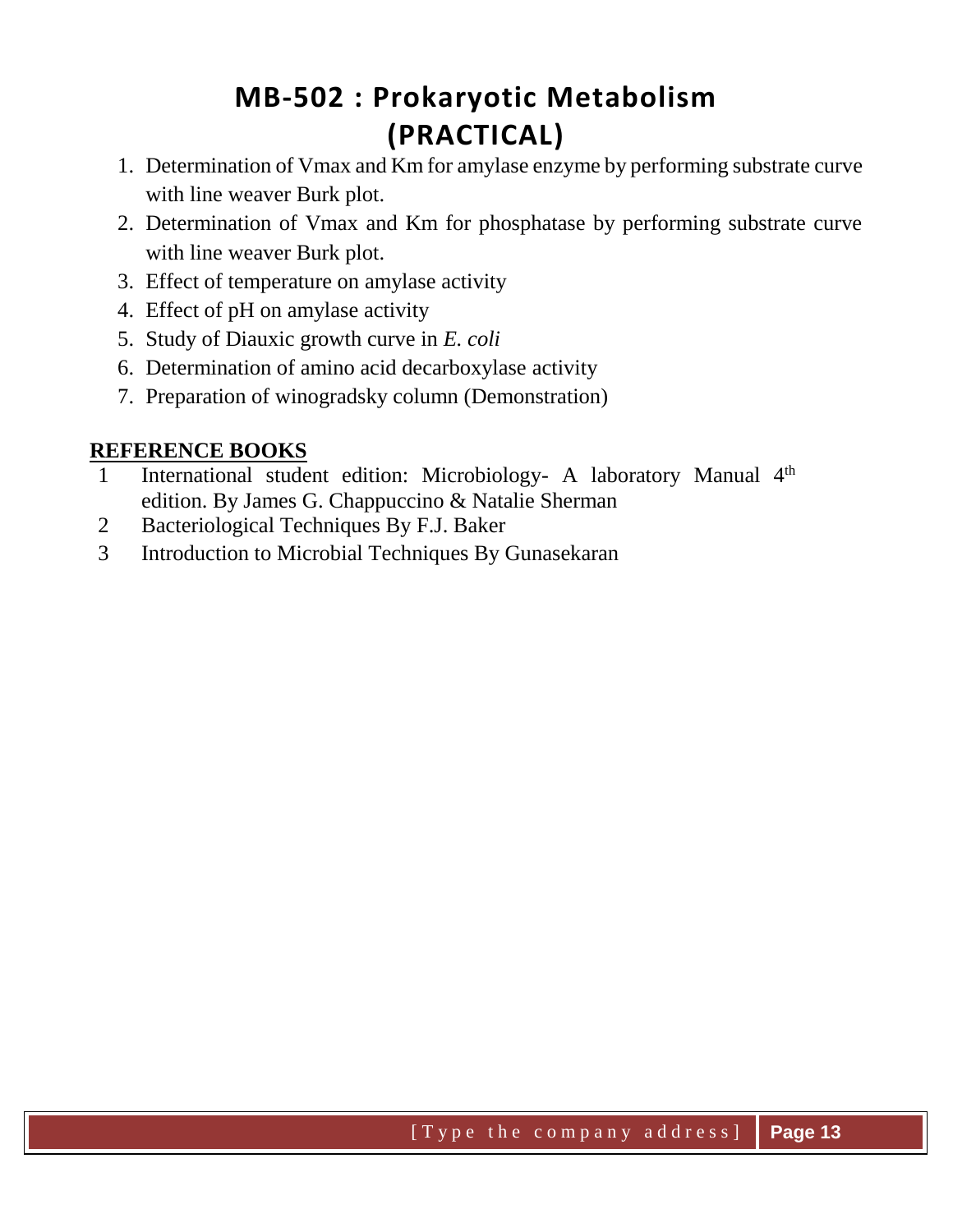# **MB-503: Molecular Biology and Bio-engineering (THEORY)**

# **UNIT 1 (CREDIT-0.8, TEACHING HOURS-12, MARKS-14)**

#### **THE HISTORY AND CONCEPT OF GENETICS**

- 1.1 History of genetics and molecular biology
- 1.2 Mendelian Laws of inheritance

#### **The Gene Concept**

- 1.3 Units of genetic structure and genetic function
- 1.4 Gene Cistron relationship in Prokaryotes and Eukaryotes
- 1.5 Gene structure and architecture
- 1.6 DNA is the universal genetic material
- 1.7 DNA Replication Mechanism and models

## **REFERENCE BOOKS**

- 1 Advanced Molecular Biology, Twyman R. M.
- 2 Genes VII, Benjamin Lewin
- 3 Microbiology, Atlas R. M.

# **UNIT 2 (CREDIT-0.8, TEACHING HOURS-12, MARKS-14)**

# **GENE EXPRESSION AND REGULATION**

- 2.1 Transcription and post transcriptional modifications
- 2.2 Genetic code and Ribosome
- 2.3 Translation and post translational modifications
- 2.4 Levels of gene expression and regulation
- 2.5 Types and principles of gene regulation
- 2.6 Transcriptional regulation
- 2.7 The Operon Model :Regulation of lactose utilization The lac operon
- 2.8 The Operon Model :Regulation of arabinose utilization The ara operon
- 2.9 The Operon Model :Regulation of tryptophan biosynthesis The trp operon
- 2.10 Post transcription control

- 1 Essential of Molecular Biology Malacinski G. M.
- *2 Advanced Molecular Biology – Twyman R. M.*
- 3 Molecular Genetics of Bacteria Synder L. & Champness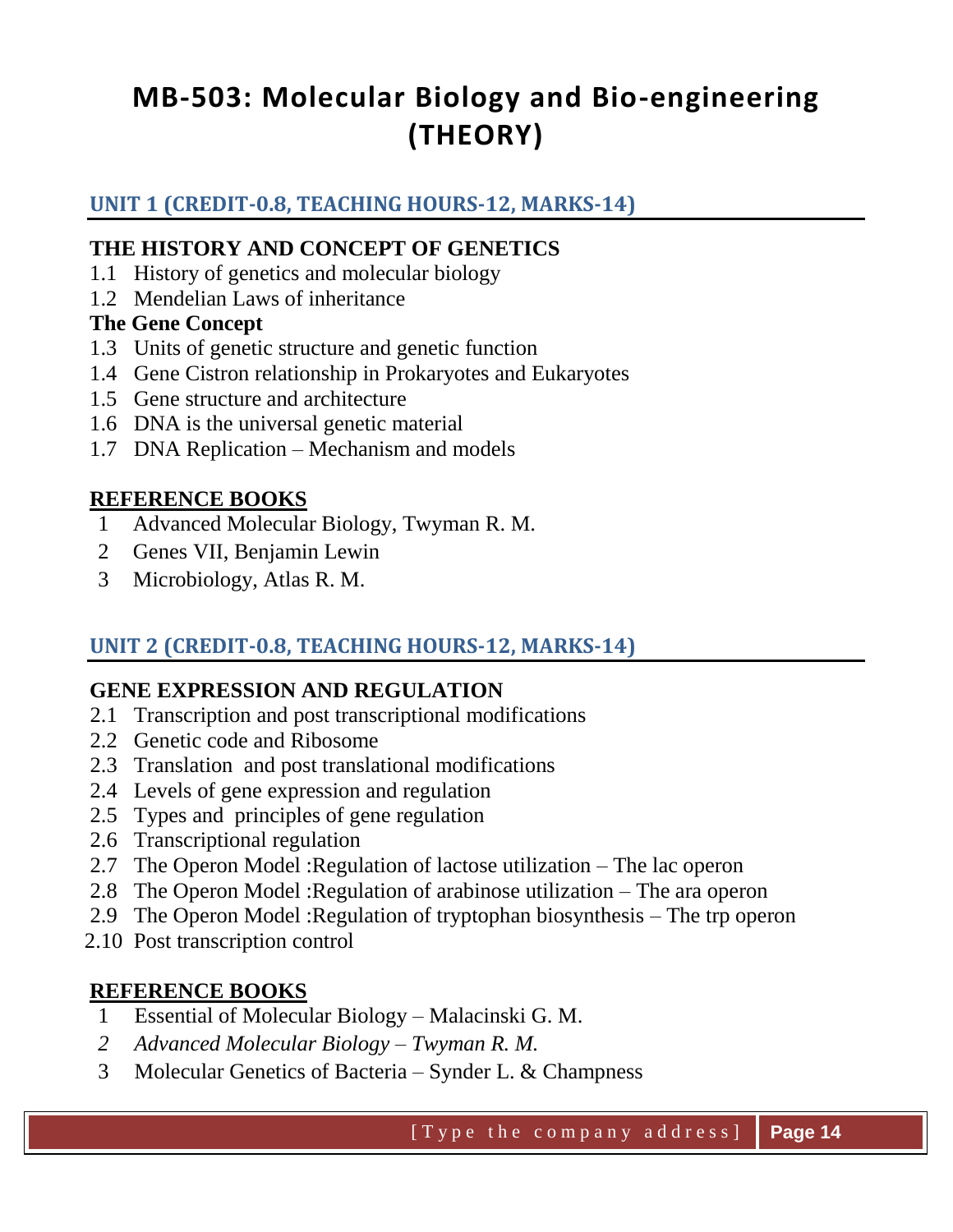- 4 Microbial Genetics R. Maloy
- 5 Microbiology Prescott L. M.
- 6 Microbiology Atlas R. M.

# **UNIT 3 (CREDIT-0.8, TEACHING HOURS-12, MARKS-14)**

## **GENE TRANSFER AND RECOMBINATION**

- 3.1 Types of Recombination : Homologous recombination, Site specific recombination, Illegitimate recombination,
- 3.2 Transformation: Natural transformation, competence, DNA uptake, role of natural transformation, Artificial induced competence, electroporation
- 3.3 Transduction: Generalized transduction, Specialized transduction and Abortive transduction
- 3.4 Conjugation: Mechanism of DNA transfer in Gram positive and Gram negative bacteria
- 3.5 Transposable genetic elements

## **REFERENCE BOOKS**

- 1 Essential of Molecular biology Malacinski.G.M.
- 2 Advanced Molecular Biology Twyman R.M.
- 3 Molecular genetics of bacteria Synder L. & Champness
- 4 Microbial Genetics R. Maloy
- 5 Microbiology Prescott L.M.
- 6 Microbiology Atlas R.M.

# **UNIT 4 (CREDIT-0.8, TEACHING HOURS-12, MARKS-14)**

#### **MUTATION AND DNA REPAIR**

- 4.1 Mutation and Mutation rate
- 4.2 Types of mutation :Spontaneous mutations and Induced mutations
- 4.3 Mutation at Chromosome, gene and DNA level
- 4.4 Phenotypic effects of mutation, Phenotypic and Phenomic lag
- 4.5 Biochemical basis of mutation
- 4.6 Physical, Chemical and Biological Mutagenesis
- 4.7 Reversion and Ames test
- 4.8 DNA repair mechanisms Mismatch repair, Excision repair, Photo reactivation, Recombinational repair and SOS repair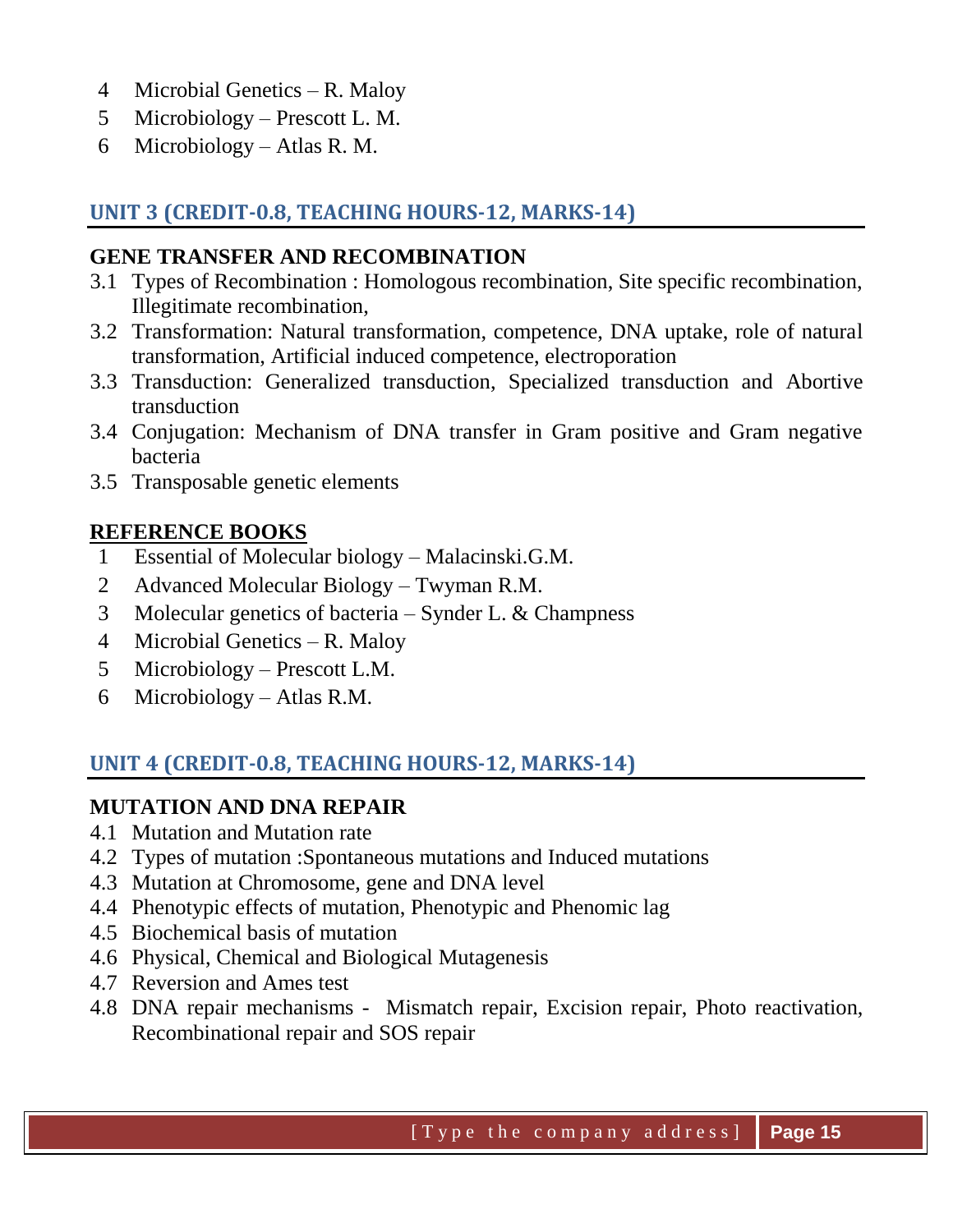#### **REFERENCE BOOKS**

- 1 Essential of Molecular biology Malacinski.G.M.
- 2 Advanced Molecular Biology Twyman R.M.
- 3 Molecular genetics of bacteria Synder L. & Champness
- 4 Microbial Genetics R. Maloy
- 5 Microbiology – Prescott L.M.
- Principals of Genetics by Gardner M J
- 6 Microbiology Atlas R.M.

# **UNIT 5 (CREDIT-0.8, TEACHING HOURS-12, MARKS-14)**

#### **GENETIC ENGINEERING AND PROTEIN ENGINEERING**

- 5.1 Genetic engineering: aims and applications
- 5.2 Genetic manipulations of prokaryotes:
	- a. Isolation of DNA
	- b. Vectors of Recombinant-DNA Technology pBR322, pUC, Bacteriophages, Cosmid, Phagmid, BACs, YACs
	- c. Insertion of DNA molecules into a vector
	- d. Transformation and Growth
	- e. Detection of Recombinant molecules Colony Hybridization
	- f. Expression of foreign DNA
- 5.3 Genetic manipulations of eukaryotes: Genetic manipulation of plant cells, animal cells and yeasts
- 5.4 Site directed mutagenesis
- 5.5 Molecular Chaperon

- 1 Biotechnology Trevan M.D.
- 2 Advanced Molecular Biology Twyman R.M.
- 3 Microbiology Atlas R.M.
- 4 Microbiology Prescott L.M.
- 5 Microbial Genetics Freifilder. D
- 6. Principles of Gene Manipulation Old and Primrose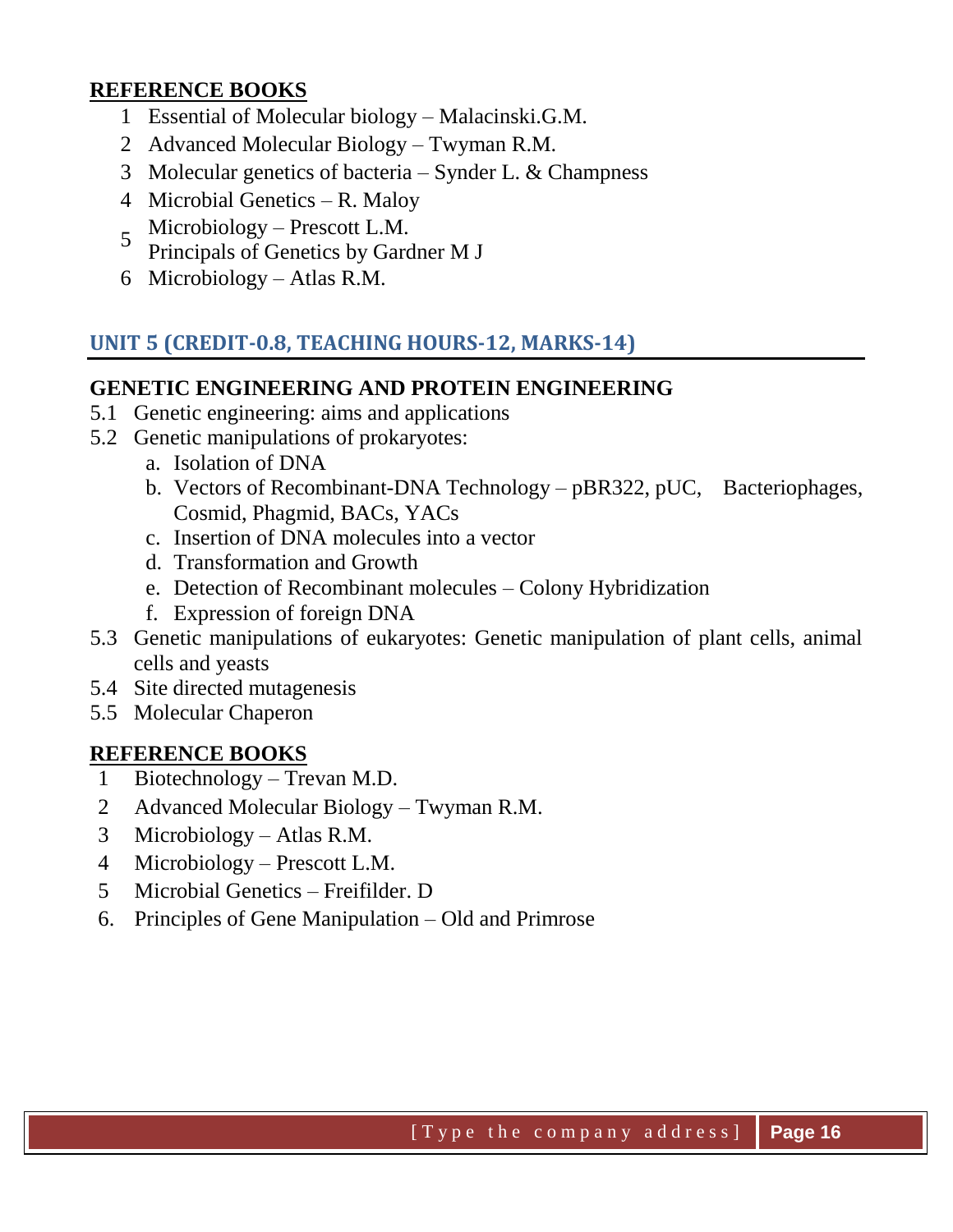# **MB-503: Molecular Biology and Bio-engineering (PRACTICAL)**

- 1. Isolation of DNA ( only demonstration experiment)
- 2. Estimation of DNA
- 3. Conjugation in *E. coli* by plate method
- 4. Isolation of plasmid (Only demonstration experiment)
- 5. Transformation of plasmid
- 6. Isolation of RNA (only demonstration experiment )
- 7. Estimation of RNA
- 8. Isolation of Lactose non fermenter mutant of *E. coli* by physical mutagenesis
- 9. Isolation of antibiotic resistant bacterial population by gradient-plate method.
- 10. Isolation of streptomycin resistant mutants by Replica plating technique.
- 11. The Ames test: For detecting potential carcinogen (only demonstration experiment)

- 1 Biotechnology Trevan M.D.
- 2 Advanced Molecular Biology Twyman R.M.
- 3 Microbiology Atlas R.M.
- 4 Microbiology Prescott L.M.
- 5 Microbial Genetics Freifilder. D
- 6. Principles of Gene Manipulation Old and Primrose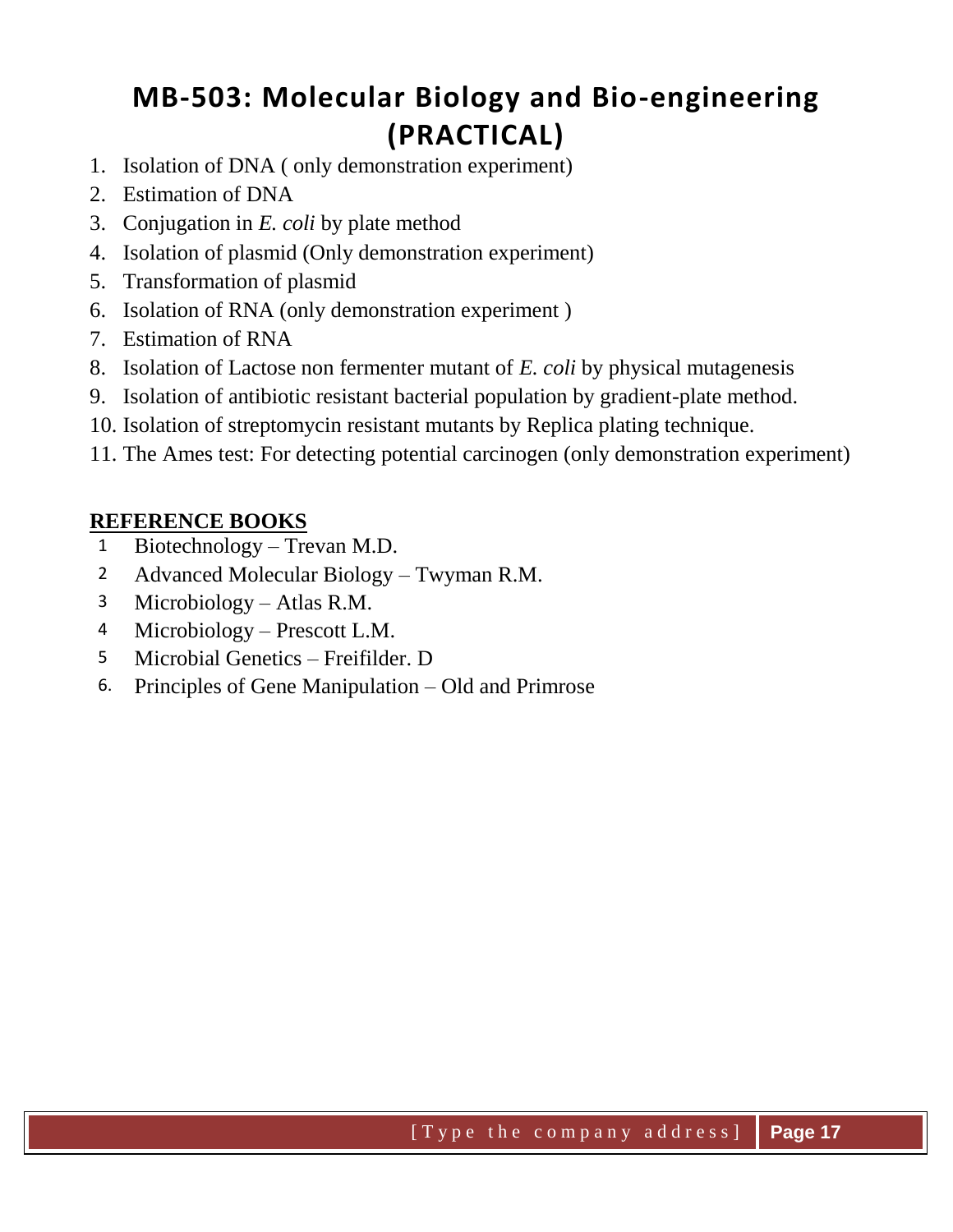# **MB-601: Bioprocess Technology (THEORY)**

# **UNIT 1 (CREDIT-0.8, TEACHING HOURS-12, MARKS-14)**

#### **FERMENTATION TECHNOLOGY & INDUSTRIALLY IMPORTANT MICROORGANISMS**

## **A. Historical perspective and concept**

- 1.1 General Concept and historical development of industrial microbiology
- 1.2 Range of Fermentation Processes
- 1.3 Component parts fermentation process
- 1.4 Economic aspects of fermentation industry

## **B. Isolation & improvement of industrially important microorganisms**

- 1.5 Primary & Secondary Screening
- 1.6 Isolation methods using selection of desired characters
- 1.7 Improvement of industrially important microbes: Application of protoplast fusion and recombinant DNA technology

## **REFERENCE BOOKS**

- 1. Principles of Fermentation Technology by Stanbury & Whittaker:  $2<sup>nd</sup>$  edition
- 2. Industrial Microbiology by Casida L.E.
- 3. A text book of Industrial Microbiology,  $2<sup>nd</sup>$  edition by Wulf Crueger & Anneliese Crueger
- 4. Industrial Microbiology by A.H. Patel
- 5. Biotechnology: Food Fermentation Microbiology, Biochemistry & Technology vol. 1 & 2 by V.K. Joshi & Ashok Pandey

# **UNIT 2 (CREDIT-0.8, TEACHING HOURS-12, MARKS-14)**

#### **FORMULATION OF FERMENTATION MEDIA**

- 2.1 Introduction to Media and its Types
- 2.2 Media formulation
- 2.3 Raw materials: Crude Carbon and Nitrogen sources, Minerals, Precursors, Growth Regulators, Buffers, Antifoam agents
- 2.4 Inoculum and Production medium
- 2.5 Media Optimization

# **REFERENCE BOOKS**

1. Principles of Fermentation Technology by Stanbury & Whittaker:  $2<sup>nd</sup>$  edition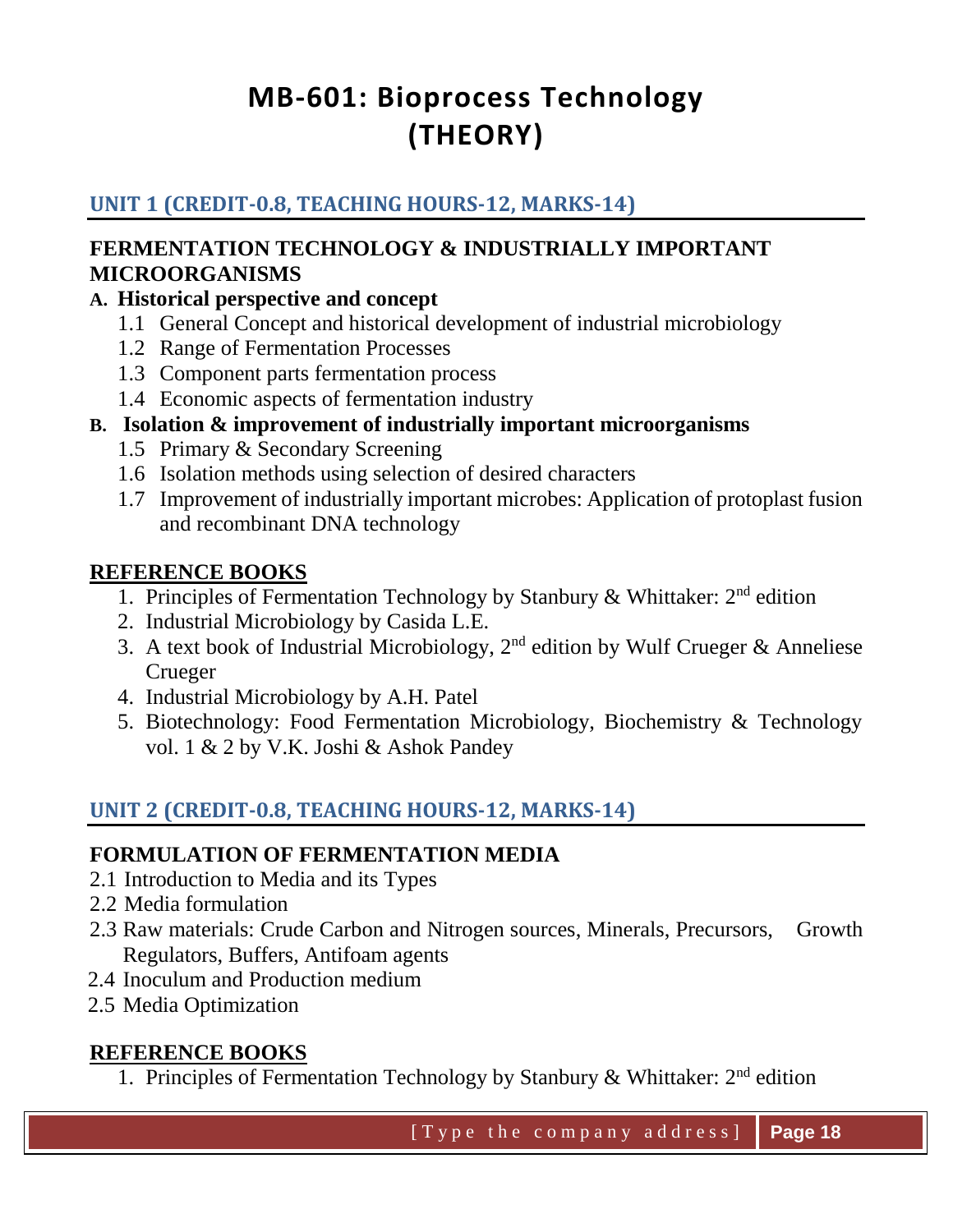- 2. Industrial Microbiology by Casida L.E.
- 3. A text book of Industrial Microbiology,  $2<sup>nd</sup>$  edition by Wulf Crueger & Anneliese Crueger
- 4. Industrial Microbiology by A.H. Patel
- 5. Introduction to Bioinformatics by Institute of Bioinformatics, India

# **UNIT 3 (CREDIT-0.8, TEACHING HOURS-12, MARKS-14)**

# **DESIGN AND ASEPTIC OPERATION**

- 3.1 Introduction and basic functions of fermentor
- 3.2 Criteria for design of a fermentor
- 3.3 Types of bioreactors
- 3.4 Aeration and Agitation
- 3.5 Fermentation process: Batch Fermentation, Continuous fermentation and their comparative advantages and disadvantages
- 3.6 Sterilization process in fermentation industries:
	- a. Introduction of Del factor
	- b. Fermentor sterilization
	- c. Medium sterilization
	- d. Sterilization of air and feed
- 3.7 Aseptic operation, Containment and its categorization

# **REFERENCE BOOKS**

- 1. Principles of Fermentation Technology by Stanbury & Whittaker:  $2<sup>nd</sup>$  edition
- 2. A text book of Industrial Microbiology,  $2<sup>nd</sup>$  edition by Wulf Crueger & Anneliese
- 3. Industrial Microbiology by A.H. Patel

# **UNIT 4 (CREDIT-0.8, TEACHING HOURS-12, MARKS-14)**

#### **DOWNSTREAM PROCESSES**

- 4.1 Methods of Cell separation: Broth conditioning, Precipitation, Sedimentation, Centrifugation, Filtration
- 4.2 Techniques of Cell Disruption: Mechanical and Non mechanical methods
- 4.3 Product Recovery: Liquid liquid extraction, Solvent recovery, Two Phase aqueous extraction, Super critical fluid extraction
- 4.4 Physical, Chemical and Biological assay of fermentation products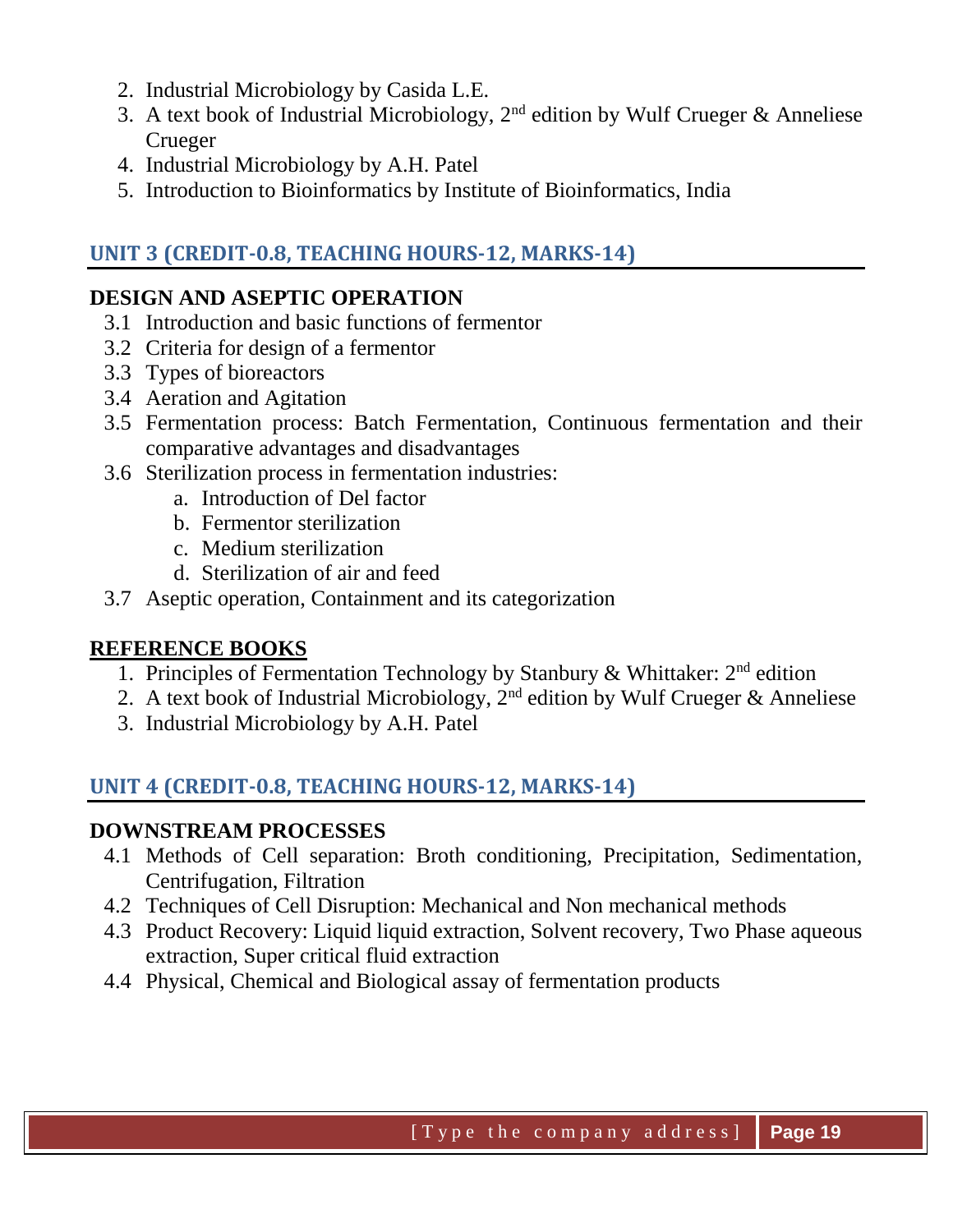#### **REFERENCE BOOKS**

- 1. Principles of Fermentation Technology by Stanbury & Whittaker:  $2<sup>nd</sup>$  edition
- 2. Industrial Microbiology by Casida L.E.
- 3. A text book of Industrial Microbiology, 2nd edition by Wulf Crueger & Anneliese Crueger
- 4. Industrial Microbiology by A.H. Patel

## **UNIT 5 (CREDIT-0.8, TEACHING HOURS-12, MARKS-14)**

#### **STUDIES OF SELECTIVE FERMENTATION PROCESSES**

- 5.1 Production of organic solvents: Ethyl alcohol
- 5.2 Production of enzymes: Amylases and Proteases
- 5.3 Production of antibiotics: Penicillin and Streptomycin
- 5.4 Production of amino acids: Lysine
- 5.5 Production of organic acids: Citric acid
- 5.6 Production of vitamins: Riboflavin
- 5.7 Overview of Immobilization in fermentation process

- 1. Industrial Microbiology by Casida L.E.
- 2. A text book of Industrial Microbiology,  $2<sup>nd</sup>$  edition by Wulf Crueger & Anneliese Crueger
- 3. Industrial Microbiology By A.H. Patel
- 4. Biotechnology: Food Fermentation Microbiology, Biochemistry & Technology Vol. 1 & 2 By V.K. Joshi & Ashok Pandey
- 5. Biotechnology By M.D.Trevan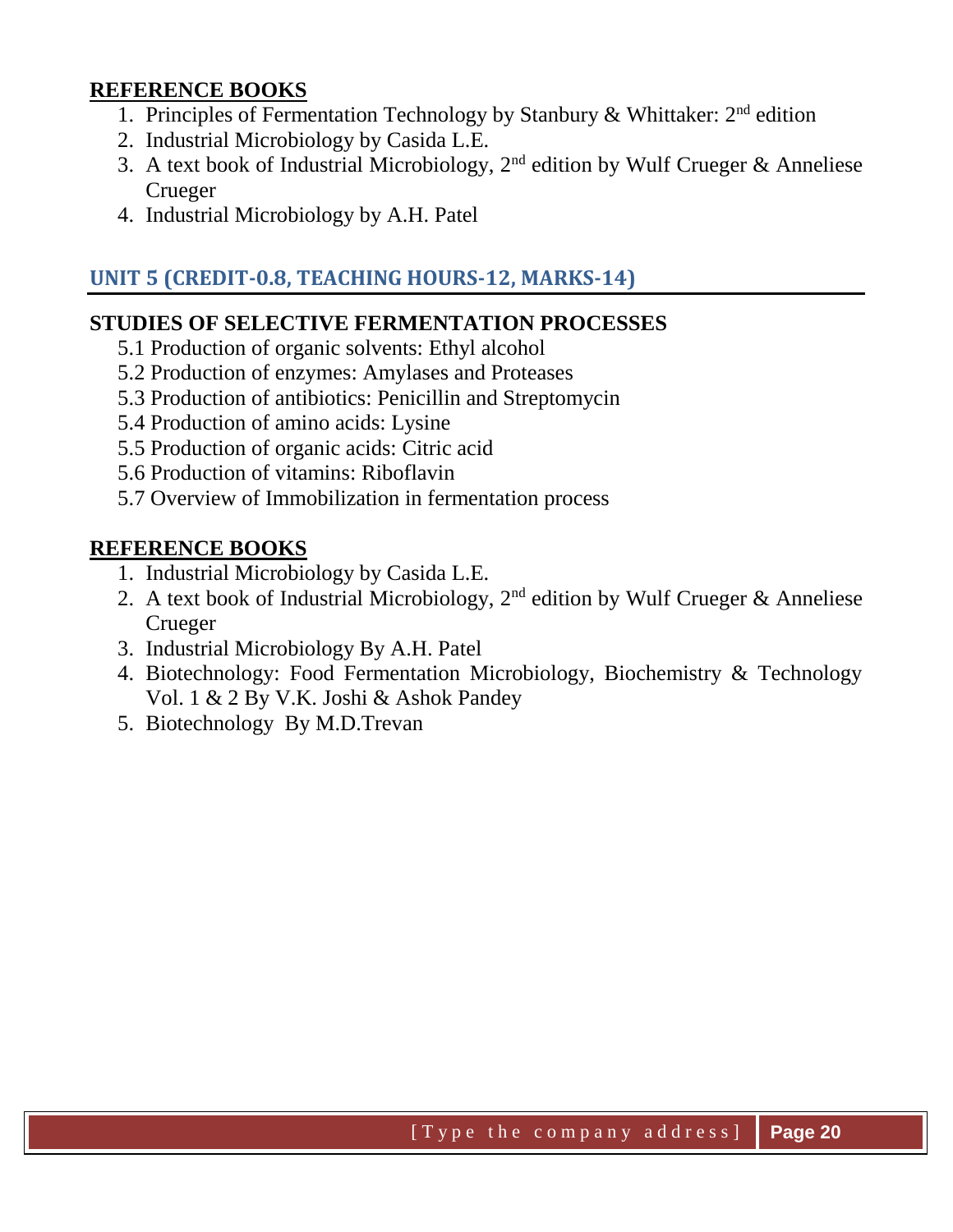# **MB-601: Bioprocess Technology (PRACTICAL)**

- 1 Primary screening of industrially important microorganisms capable of producing: Antibiotics, Organic acids, amylases
- 2 Bioassay of penicillin using *Bacillus. spp.*
- 3 Laboratory fermentation & estimation of Ethyl Alcohol by *Saccharomyces*
- 4 Laboratory fermentation & estimation of amylase by *Bacillus spp*.
- 5 Sterility testing of fermentation products (Demo)
- 6 Immobilization of yeast cells by Ca- alginate entrapment method  $&$  Determination of viability of immobilized cells by invertase activity

- 1 International student edition: Microbiology- A laboratory Manual 4th edition. By James G. Chappuccino & Natalie Sherman
- 2 Bacteriological Techniques By F.J. Baker
- 3 Introduction to Microbial Techniques By Gunasekaran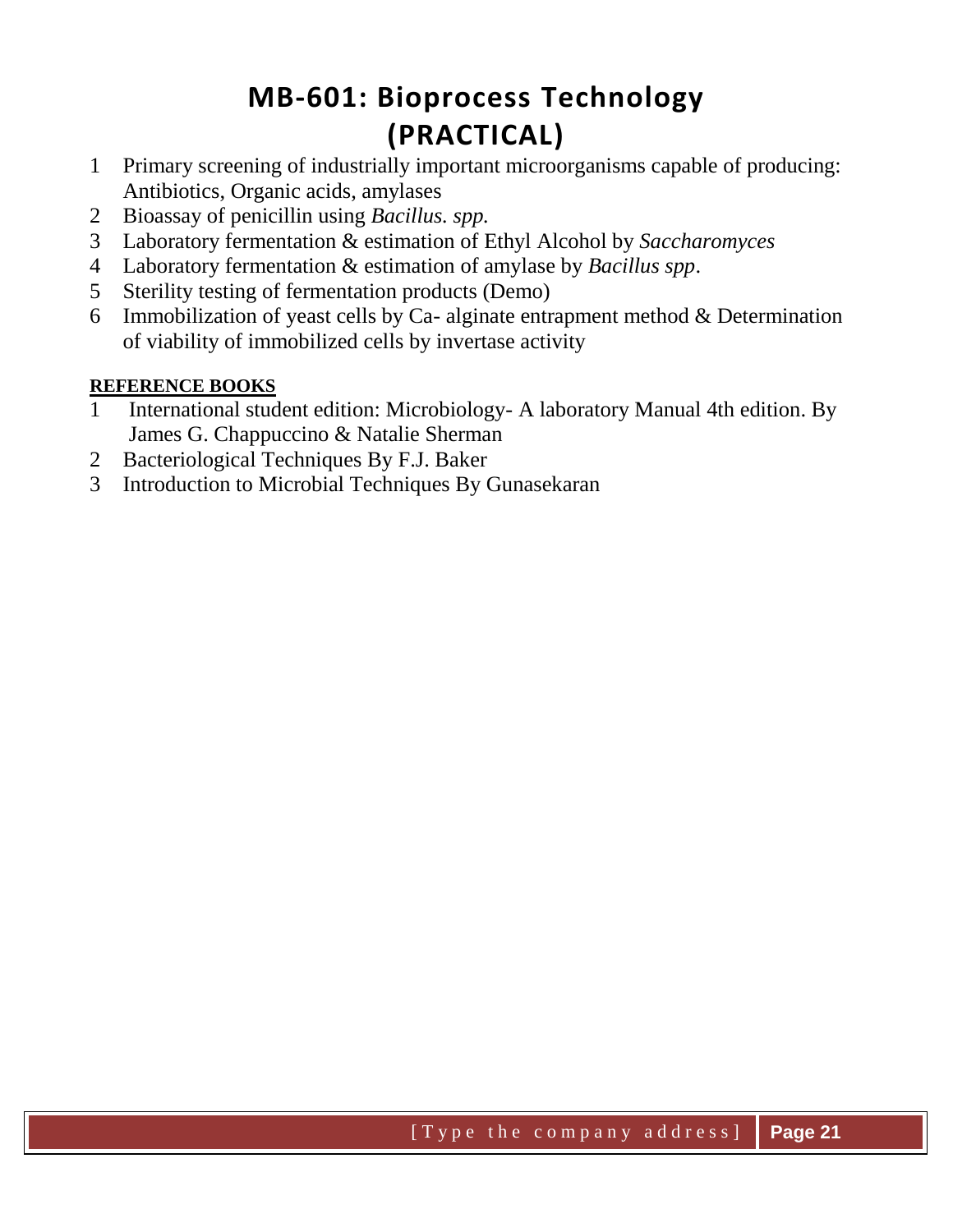# **MB-602: Analytical Techniques and Bioinformatics (THEORY)**

## **UNIT 1 (CREDIT-0.8, TEACHING HOURS-12, MARKS-14)**

### **BASIC ANALYTICAL TECHNIQUES IN BIOSCIENCES**

- 1.1 Concept Of Good Laboratory Practices and Quality Management
- 1.2 Colorimetry and Spectrophotometry
- 1.3 Introduction to Mass spectroscopy
- 1.4 Introduction to IR And NMR and Their Applications
- 1.5 Applications of Radioisotopes in Biosciences
- 1.6 Atomic Spectroscopy: Principles and Applications of Atomic Absorption/Emission Spectrometer

## **REFERENCE BOOKS**

- 1. Microbiology-Fundamentals and Applications Purohit, S.S., 6 Edition, Agrobios Publications, Delhi
- 2. Principles and Techniques of biochemistry and molecular biology Wilson and Walker – Cambridge University Press
- 3. Bioanalytical Techniques Srivastava Narsa Publication
- 4. Analytical biochemistry and separation techniques  $-4$ <sup>th</sup> edition  $P$ Palanivelu - 21st Century Publication
- 5. Biophysical techniques A Upadhyay, K Upadhyay and N Nath Himalaya Publishing House

# **UNIT 2 (CREDIT-0.8, TEACHING HOURS-12, MARKS-14)**

#### **PRINCIPLES AND THEORIES OF CHROMATOGRAPHY**

- 2.1 Chromatography: Theory and Principle
- 2.2 Paper and Thin Layer Chromatography
- 2.3 Affinity and Ion Exchange Chromatography
- 2.4 Partition and Size Exclusion Chromatography
- 2.5 Gas Chromatography, GC-MS, LC-MS
- 2.6 High Performance Liquid Chromatography (HPLC) and FPLC

#### **REFERENCE BOOKS**

1. Microbiology-Fundamentals and Applications - Purohit, S.S., - 6 Edition, Agrobios Publications, Delhi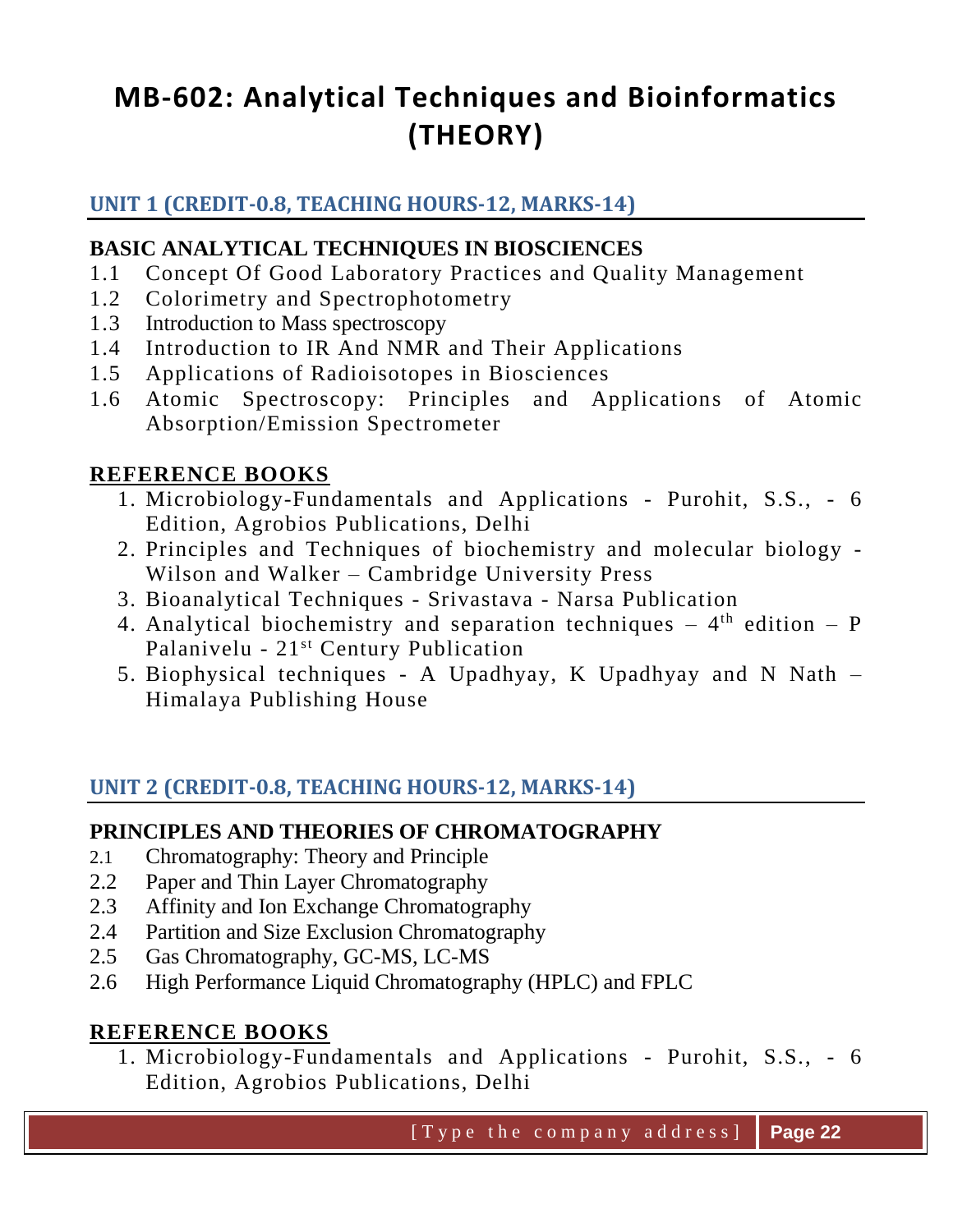- 2. Principles and Techniques of biochemistry and molecular biology Wilson and Walker – Cambridge University Press
- 3. Bioanalytical Techniques Srivastava Narsa Publication
- 4. Analytical biochemistry and separation techniques  $-4$ <sup>th</sup> edition  $P$ Palanivelu - 21st Century Publication
- 5. Biophysical techniques A Upadhyay, K Upadhyay and N Nath Himalaya Publishing House

# **UNIT 3 (CREDIT-0.8, TEACHINGHOURS-12, MARKS-14)**

# **MOLECULAR TECHNIQUES AND BIOSENSOR TECHNOLOGY**

- 3.1 Basic principle of electrophoresis
	- a. Paper electrophoresis
	- b. Agarose gel electrophoresis
	- c. SDS-PAGE
	- d. Native gel electrophoresis
	- e. PFGE
	- f. 2D-PAGEs
	- g. Capillary electrophoresis
- 3.2 Introduction to Flow cytometry
- 3.3 Introduction to Autoradiography
- 3.4 Overview of Biosensor Technology

- 1. Microbiology-Fundamentals and Applications Purohit, S.S., 6 Edition, Agrobios Publications, Delhi
- 2. Principles and Techniques of biochemistry and molecular biology Wilson and Walker – Cambridge University Press
- 3. Bioanalytical Techniques Srivastava Narsa Publication
- 4. Analytical biochemistry and separation techniques  $-4$ <sup>th</sup> edition  $P$ Palanivelu - 21st Century Publication
- 5. Biophysical techniques A Upadhyay, K Upadhyay and N Nath Himalaya Publishing House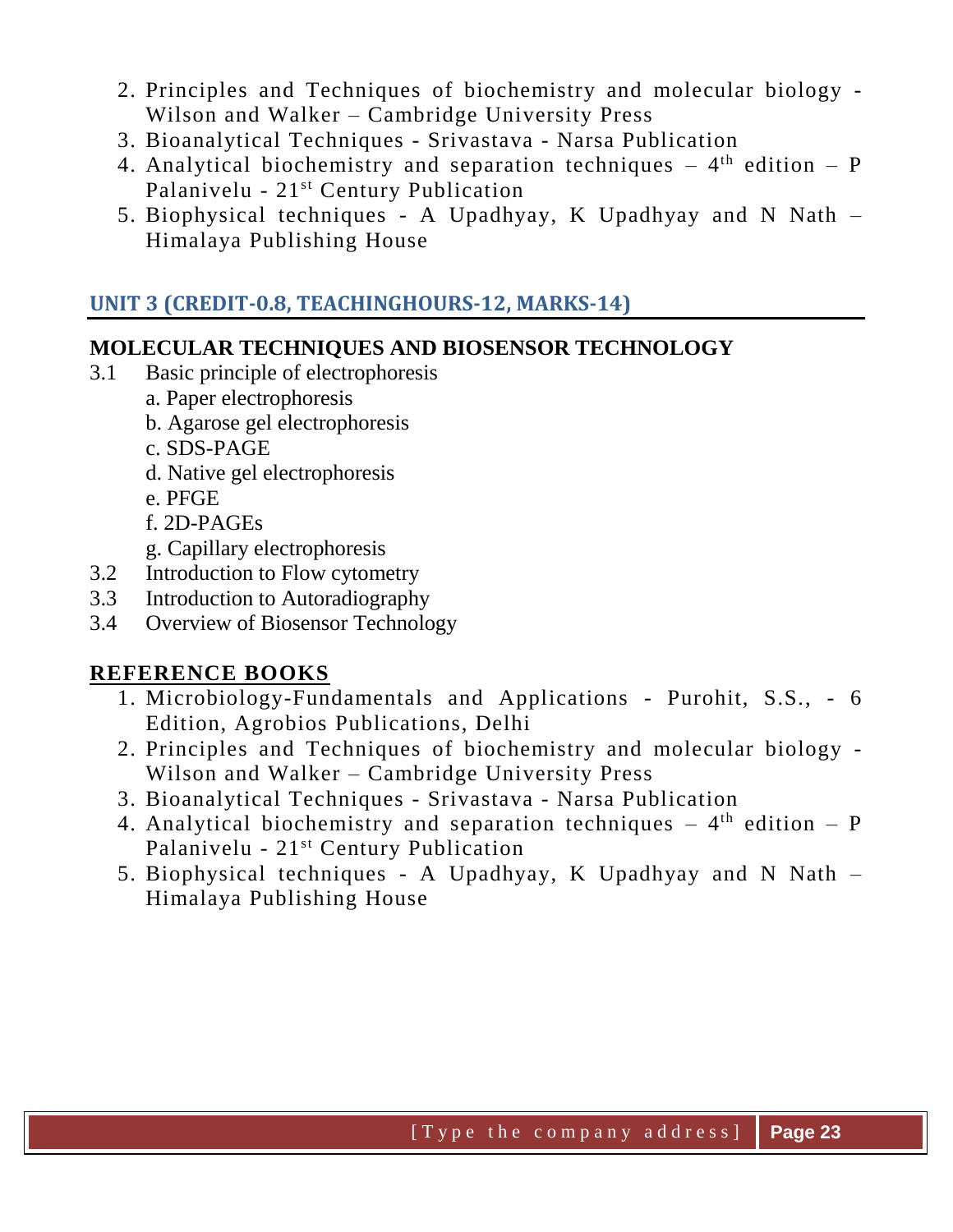#### **MODERN ANALYTICAL TECHNIQUES**

- 4.1 DNA sequencing: Principles and Methods, Automated DNA sequence Analyzer
- 4.2 Blotting techniques and FISH
- 4.3 RFLP, RAPD, VNTR, STR and SNP analysis
- 4.4 Chemical synthesis of DNA
- 4.5 PCR Technology: Principle, Methods and Applications
- 4.6 Overview of Primer design for PCR

## **REFERENCE BOOKS**

- 1. Microbiology-Fundamentals and Applications Purohit, S.S., 6 Edition, Agrobios Publications, Delhi
- 2. Principles and Techniques of biochemistry and molecular biology Wilson and Walker – Cambridge University Press
- 3. Bioanalytical Techniques Srivastava Narsa Publication
- 4. Analytical biochemistry and separation techniques  $-4$ <sup>th</sup> edition  $P$ Palanivelu - 21<sup>st</sup> Century Publication
- 5. Biophysical techniques A Upadhyay, K Upadhyay and N Nath Himalaya Publishing House

# **UNIT 5 (CREDIT-0.8, TEACHING HOURS-12, MARKS-14)**

# **BIOINFORMATICS**

- 5.1 Introduction and Importance of Bioinformatics
- 5.2 Database and DBMS: Primary and Secondary Biological Databases, Structure Databases, Miscellaneous Database
- 5.3 Information Retrial from Biological Database: ENTREZ, SRS AND DBGET
- 5.4 Sequence Alignment: BLAST and FASTA
- 5.5 Construction of Phylogenetic tree using computer

- 1. Introduction to Bioinformatics Attwood & Parry. D.J.
- 2. Instant notesin Bioinformatics Westhead, Parish and Twyman
- 3. Bioinformatics Andreas. D., & Baxevanis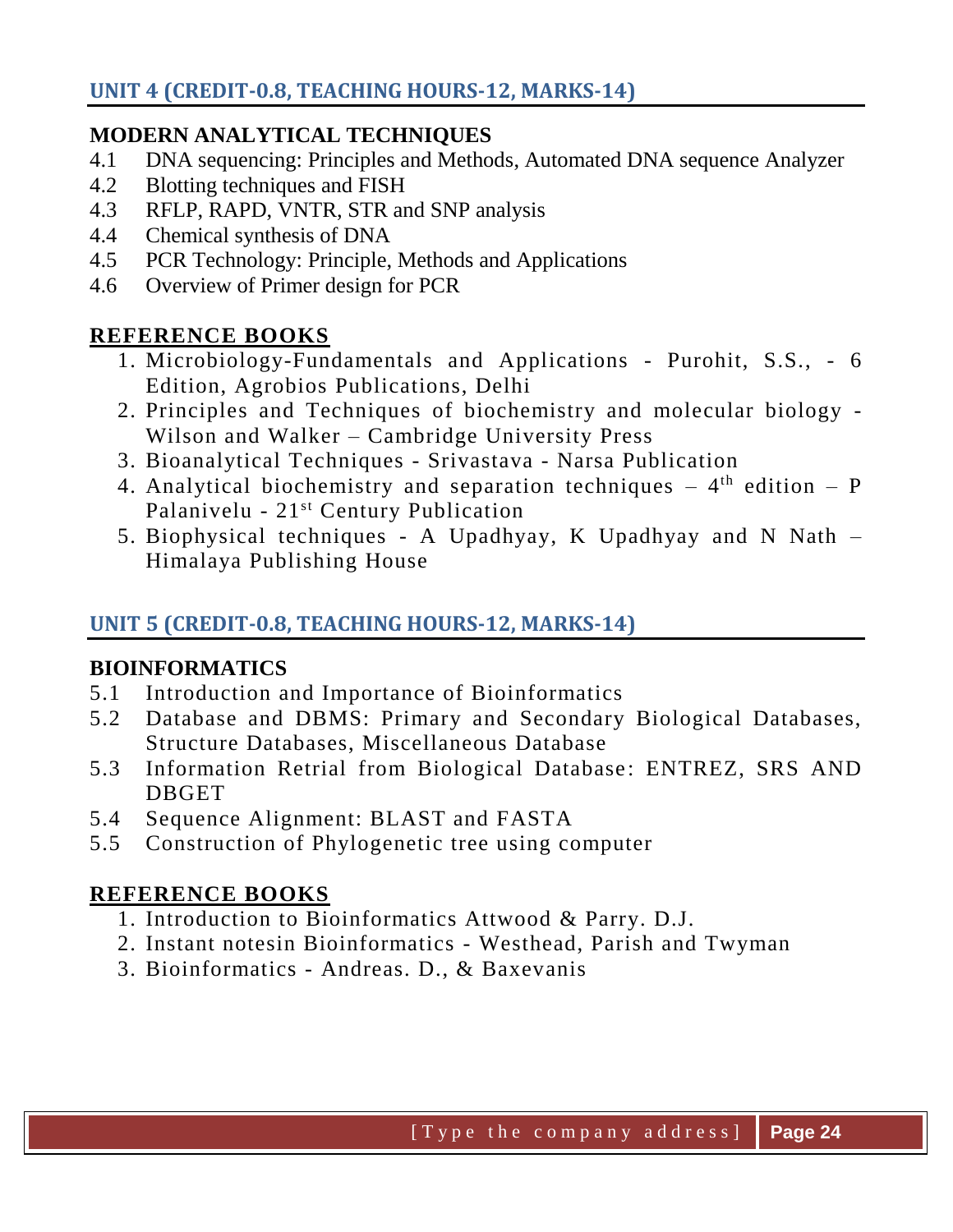# **MB-602: Analytical Techniques and Bioinformatics (PRACTICAL)**

- 1. Determination of absorbance maxima of KMnO<sup>4</sup>
- 2. Separation of carbohydrates by ascending paper chromatography
- 3. Separation of amino acids by circular paper chromatography
- 4. Separation of amino acids by Thin layer chromatography
- 5. Separation of nucleic acid by agarose gel electrophoresis
- 6. Separation of proteins by SDS PAGE (Demonstration)
- 7. Retrieval of 16S r DNA sequence of bacterial species from NCBI
- 8. Demonstration of BLAST analysis

- 1. Patel. R.J., Patel. K.R., Experimental Microbiology, Vol-I, Aditya Publications, Ahmedabad, India
- 2. Patel. R.J., Patel. K.R., Experimental Microbiology, Vol-II, Aditya Publications, Ahmedabad, India
- 3. Dubey. R.C., Maheshwari. D.K., Practical Microbiology, S.Chand & Company Ltd., New Delhi
- 4. Konika Sharma, Manual of Microbiology Tools and Techniques , Ane Books, Delhi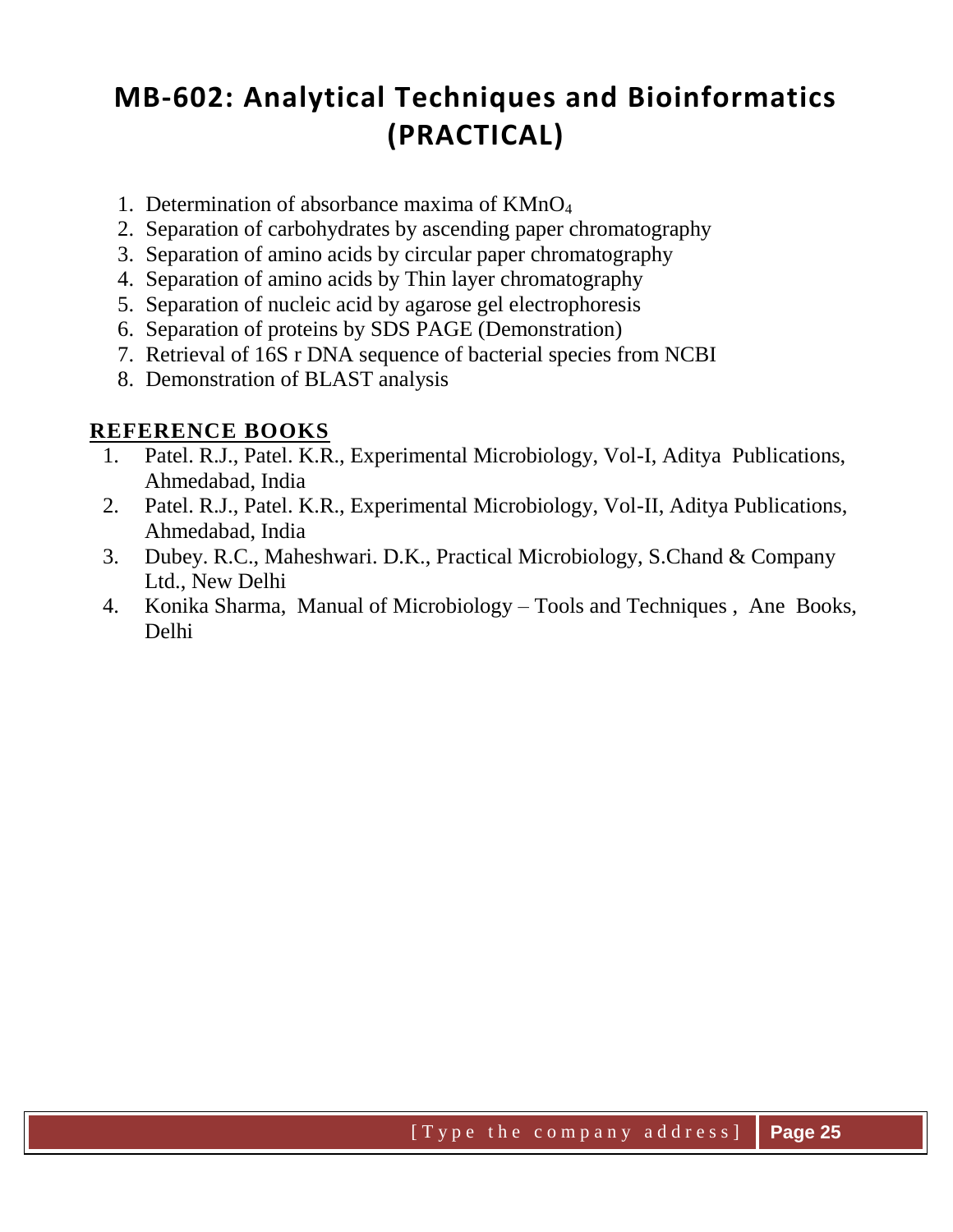# **MB-603: Clinical Diagnostic Microbiology (THEORY)**

# **UNIT 1 (CREDIT-0.8, TEACHING HOURS-12, MARKS-14)**

#### **HEMATOLOGY**

- 1.1. Hematopoiesis
- 1.2. Discovery of human blood group system, ABO and Rh system
- 1.3. Hemostasis
- 1.4. Introduction to blood banking
- 1.5. Cross matching
- 1.6. Principle, significance and procedure of blood transfusion
- 1.7. Separation and storage of blood components

#### **REFERENCE BOOKS**

- 1. Immunology 5th edition J.Kuby, R. A. Goldsby , .J.Kindt , B.A. Osborne W.H. Freeman and Company , New York
- 2. Principles of Microbiology- 2nd edition R.M.Atlas Wm.C.Brown Publishers
- 3. Microbiology 5th edition Prescott , Harley , Klein McGraw-Hill Publishers
- 4. Instant Notes in Microbiology P.M. Lyolyard , A. Whelan, M.W. Fanger
- 5. Medical laboratory Technology A Procedure manual for Routine Diagnostic test Vol I – K L Mukherjee – Tata McGrow Hill Publishing company New Delhi

# **UNIT 2 (CREDIT-0.8, TEACHING HOURS-12, MARKS-14)**

#### **SEROLOGY**

- 2.1 In vitro antigen: antibody reaction
	- a. Precipitin test (in fluid and gel)
	- b. Agglutination test (Hemagglutination, Bacterial Agglutination, Passive Agglutination and agglutination inhibition)
	- c. Complement fixation test
- 2.2 Special Serological test
	- a. Fluorescent antibody technique
	- b. Nuefeld Quellung reaction
	- c. Detection of heterophile antibody
	- d. Virus neutralizing antibody
- 2.3 Evaluation of Virulence
	- a. Antifibrinolysin
	- b. Antistreptolysin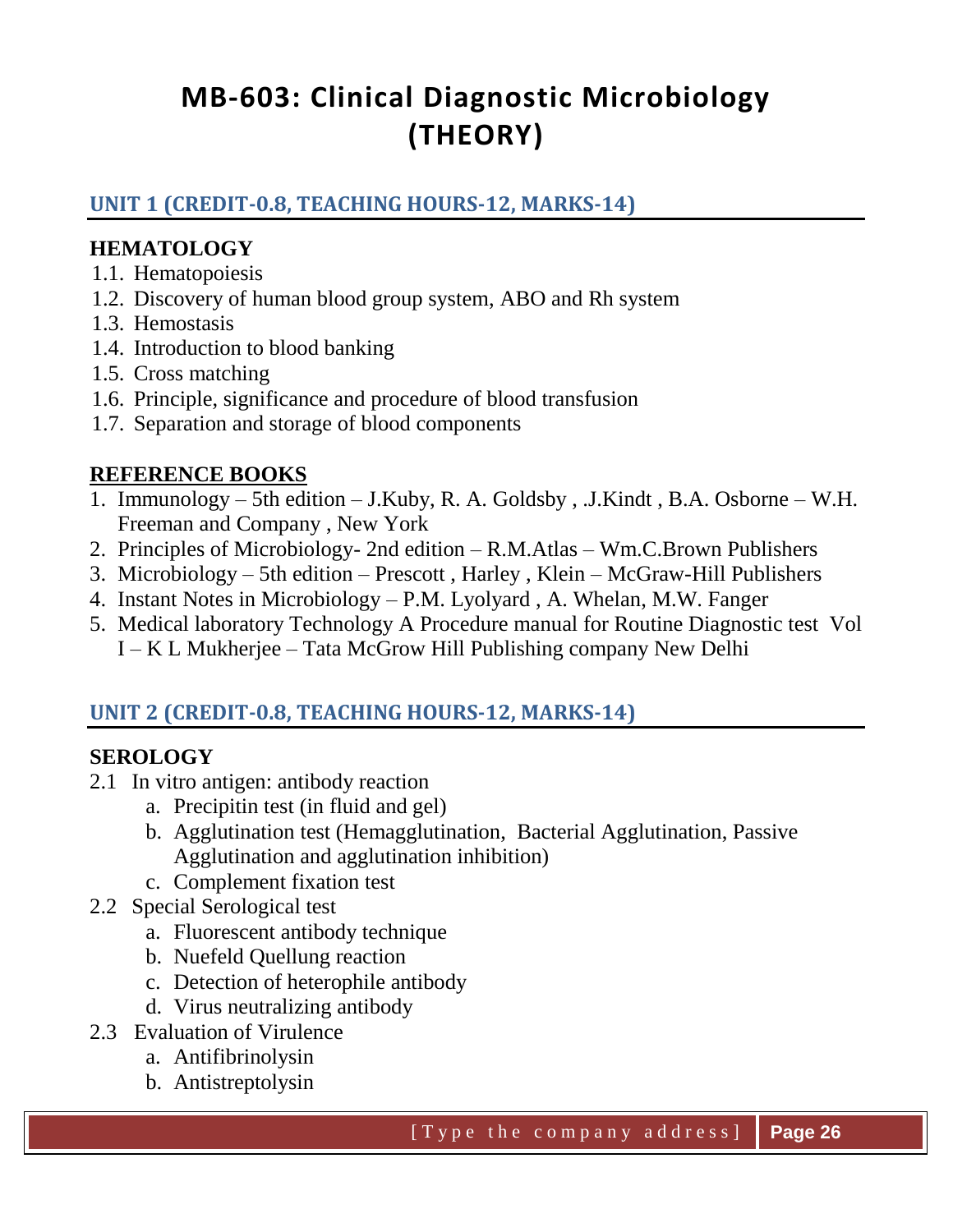2.4 Overview of Intracutaneous diagnostic test

# **REFERENCE BOOKS**

- 1. Microbiology Pelczar McGraw Hill
- 2. Immunology 5th edition J.Kuby, R. A. Goldsby , .J.Kindt , B.A. Osborne W.H. Freeman and Company , New York
- 3. Principles of Microbiology- 2nd edition R.M.Atlas Wm.C.Brown Publishers
- 4. Microbiology 5th edition Prescott , Harley , Klein McGraw-Hill Publishers
- 5. Instant Notes in Microbiology P.M. Lyolyard , A. Whelan, M.W. Fanger
- 6. Medical laboratory Technology A Procedure manual for Routine Diagnostic test Vol I – K L Mukherjee – Tata McGrow Hill Publishing company New Delhi

# **UNIT 3 (CREDIT-0.8, TEACHING HOURS-12, MARKS-14)**

#### **CONVENTIONAL AND ADVANCED DIAGNOSTIC TECHNIQUES**

- 3.1 Conventional techniques
	- a. Methods of specimen collection
	- b. Identification of microbes from specimen
		- 1. Microscopy
		- 2. Rapid methods of identification
		- 3. Molecular methods
- 3.2 Advanced techniques
	- a. Immunoelectrophoresis
	- b. Immunofluoroscence
	- c. Radioimmunoassay
	- d. ELISA
	- e. Western Blot
	- f. Detection of pathogen by PCR
	- g. Immunohistochemistry
	- h. Immunotherapy

- 1. Microbiology Pelczar McGraw Hill
- 2. Immunology 5th edition J.Kuby, R. A. Goldsby , .J.Kindt , B.A. Osborne W.H. Freeman and Company , New York
- 3. Principles of Microbiology- 2nd edition R.M.Atlas Wm.C.Brown Publishers
- 4. Microbiology 5th edition Prescott , Harley , Klein McGraw-Hill Publishers
- 5. Instant Notes in Microbiology P.M. Lyolyard , A. Whelan, M.W. Fanger
- 6. Medical laboratory Technology A Procedure manual for Routine Diagnostic test Vol
	- I K L Mukherjee Tata McGrow Hill Publishing company New Delhi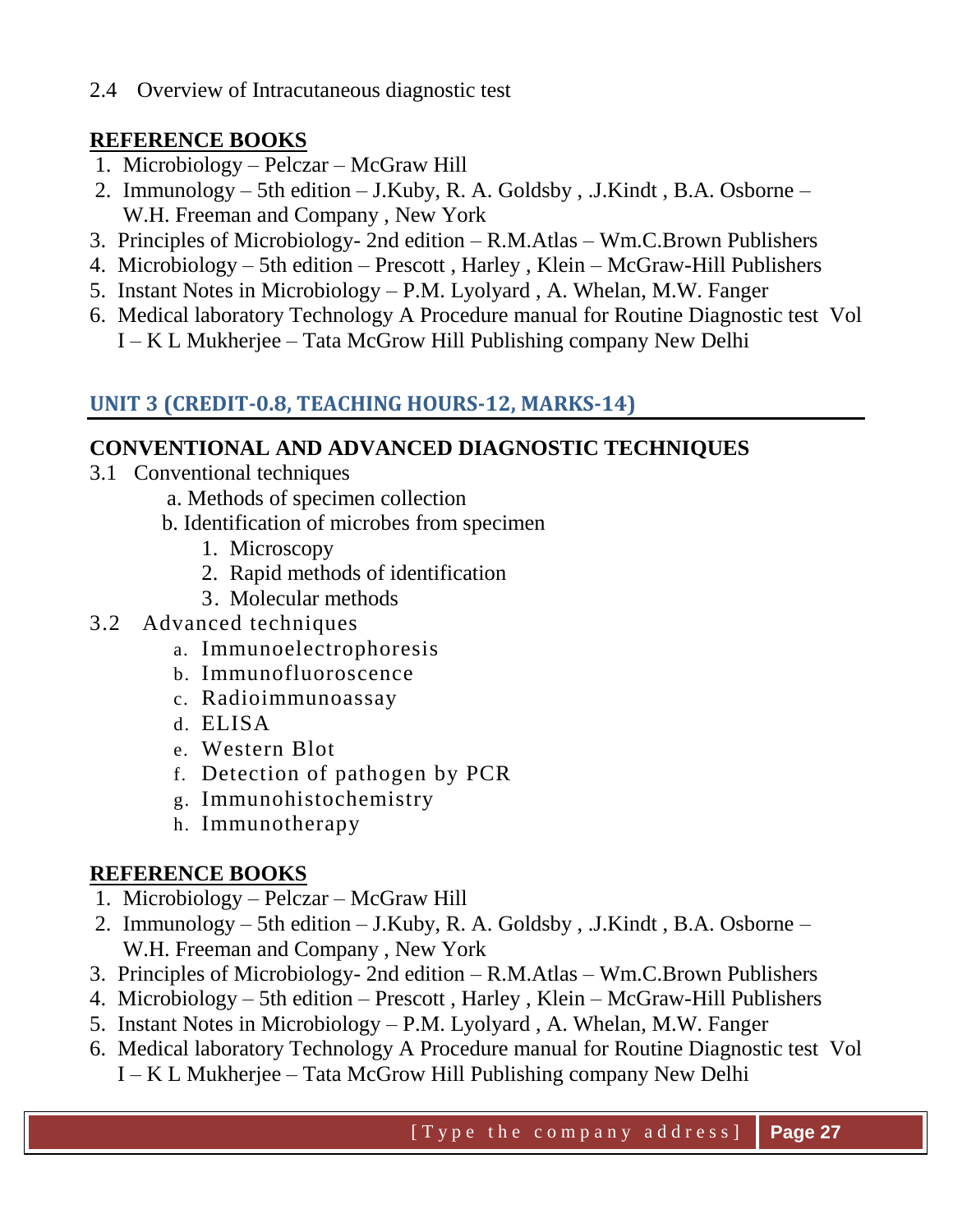## **EPIDEMIOLOGY AND MICROBIAL AGENTS OF DISEASE**

- 4.1 Epidemiology of infectious disease: Markers, concepts and tools
- 4.2 Microbial agents of disease: Bacteria Pathogenicity, diagnosis, treatment and prevention
	- a. Gram negative Bacteria *Treponema, Salmonella, Shigella, Neisseria, Vibrio*
	- b. Gram positive Bacteria *Clostridium, Mycobacterium, Streptococci , Corynebacterium*
- 4.3 Fungi Pathogenicity, diagnosis, treatment and prevention
	- a. Superficial mycoses –*Piedra and Malassezia furfur*
	- b. Cutaneous mycoses *Tinea pedis*
	- c. Subcutaneous mycoses *– Sporoctrichum schencii*
	- d. Systemic mycoses *Cryptococcus neoformans and Histoplasma capsulatum*
	- e. Opportunistic fungi *Candida albicans, Aspergillus fumigatus,*  and *Cladosporium*

## **REFERENCE BOOKS**

- 1. Microbiology Pelczar McGraw Hill
- 2. Immunology 5th edition J.Kuby, R. A. Goldsby , .J.Kindt , B.A. Osborne W.H. Freeman and Company , New York
- 3. Principles of Microbiology- 2nd edition R.M.Atlas Wm.C.Brown Publishers
- 4. Microbiology 5th edition Prescott , Harley , Klein McGraw-Hill Publishers
- 5. Instant Notes in Microbiology P.M. Lyolyard , A. Whelan, M.W. Fanger
- 6. Medical Bacteriology including Medical Mycology and AIDS N C Dey, T K Dey and D Sinha – New Central Book Agency Calcutta
- 7. Textbook of Microbiology A Panikar

# **UNIT 5 (CREDIT-0.8, TEACHING HOURS-12, MARKS-14)**

# **MICROBIAL AGENTS OF DISEASE AND PROPHYLAXIS**

- 5.1 Protozoa Pathogenicity, diagnosis, treatment and prevention
	- a. *Entamoeba histolytica*
	- b. *Plasmodium spp.*
	- c. *Giardia lamblia*
	- d. *Leishmania donovani*
	- e. *Trypanosoma spp.*
- 5.2 Viruses - Pathogenicity, diagnosis, treatment and prevention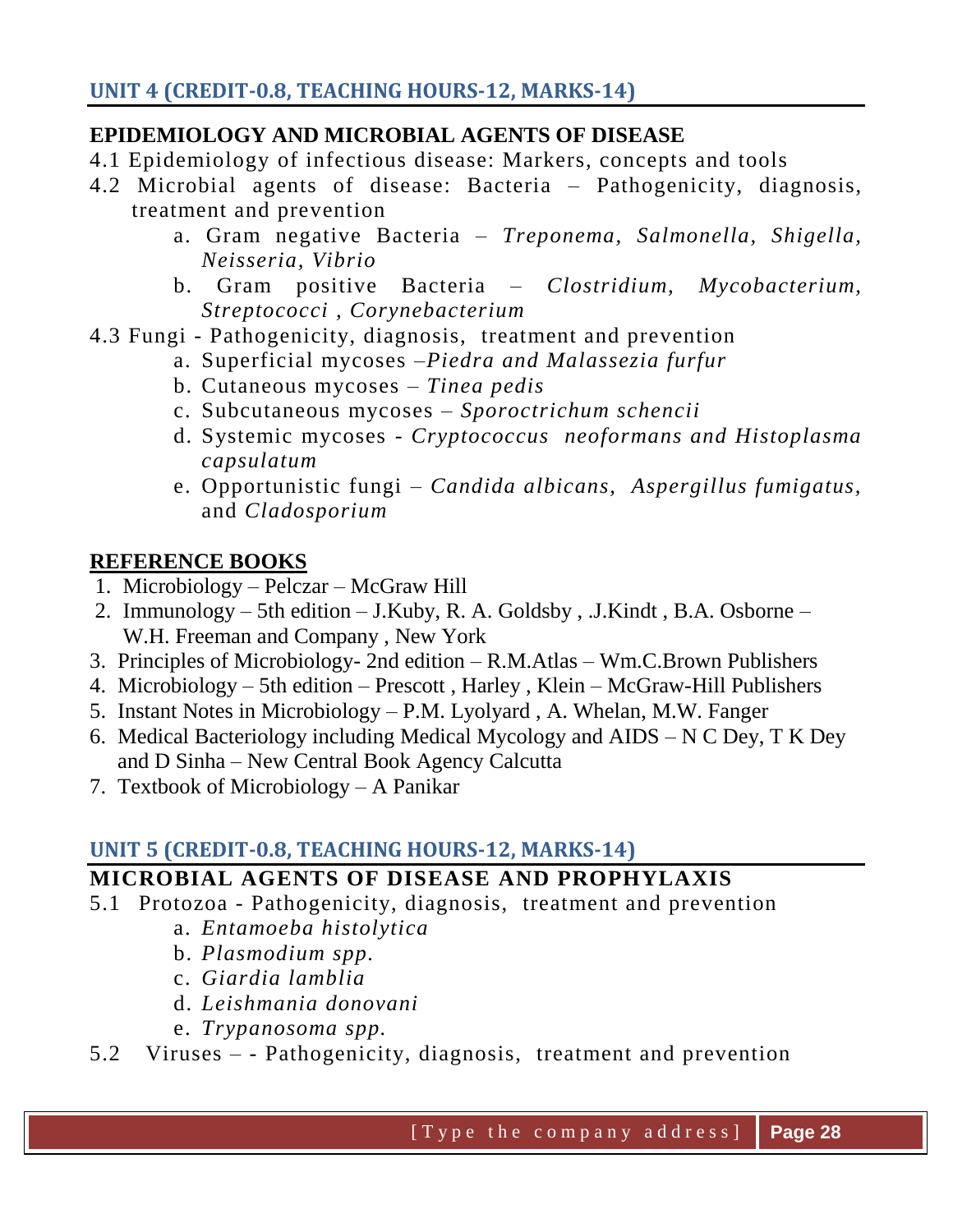Mumps, Meseals (*Morbillivirus*), Rubella, Polio virus, Rotavirus, Pox virus, Rabies virus, Herpes virus and Hepatitis virus, HIV, Influenza with brief description of swine flu, Ebola, Chikungunya, Japanese Encephalitis.

5.3 Vaccines: Conventional and Modern approaches

- 1. Microbiology Pelczar McGraw Hill
- 2. Immunology 5th edition J.Kuby, R. A. Goldsby , .J.Kindt , B.A. Osborne W.H. Freeman and Company , New York
- 3. Principles of Microbiology- 2nd edition R.M.Atlas Wm.C.Brown Publishers
- 4. Microbiology 5th edition Prescott , Harley , Klein McGraw-Hill Publishers
- 5. Instant Notes in Microbiology P.M. Lyolyard , A. Whelan, M.W. Fanger
- 6. Medical Bacteriology including Medical Mycology and AIDS N C Dey, T K Dey and D Sinha – New Central Book Agency Calcutta
- 7. Textbook of Microbiology A Panikar